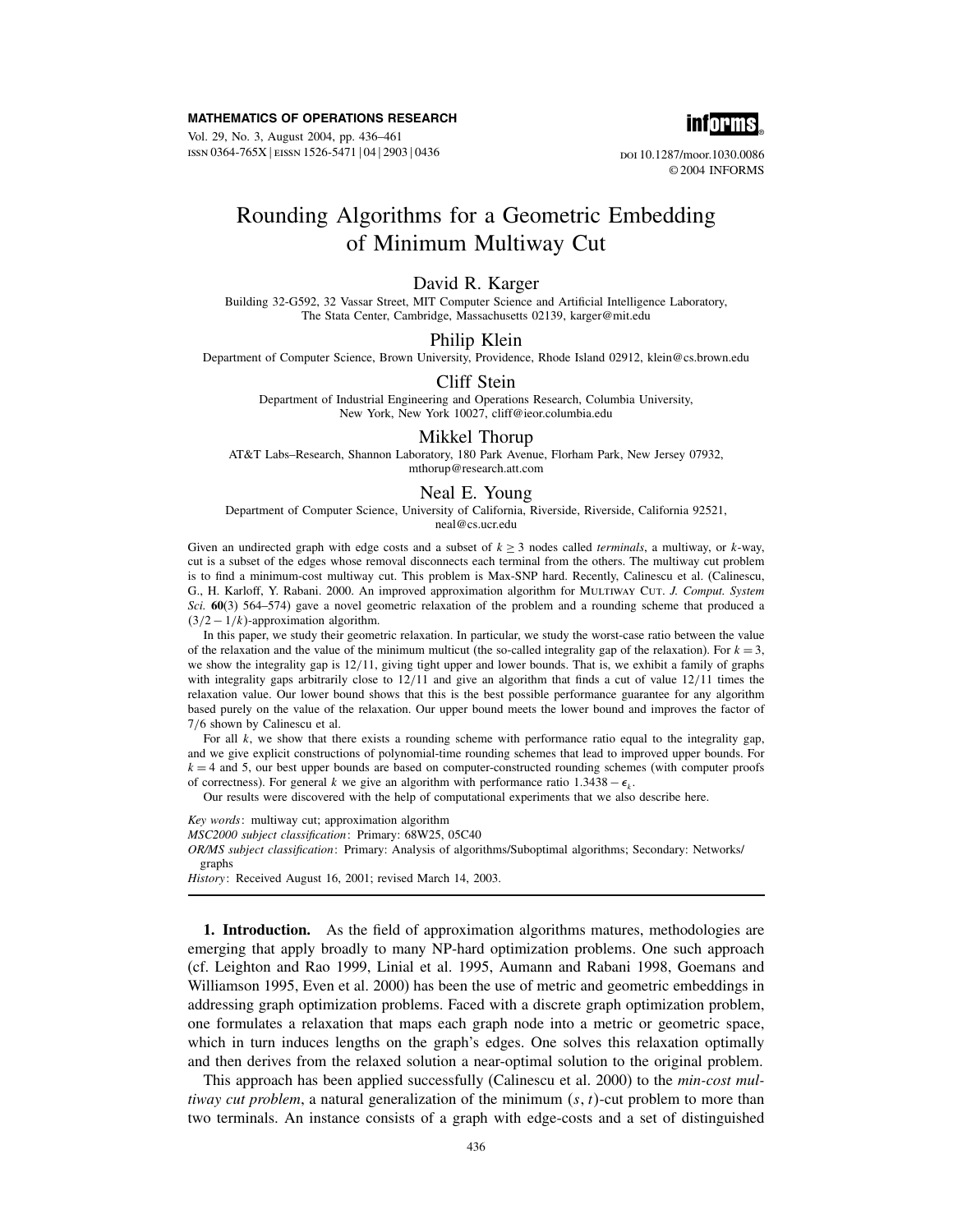nodes (the terminals). The goal is to find a minimum-cost set of edges whose removal separates the terminals. If the number of terminals is  $k$ , we call such a set of edges a k-way cut.

The first approximation algorithm for the multiway cut problem in general graphs was given by Dahlhous et al. (1994). It used a traditional minimum  $(s, t)$ -cut algorithm as a subroutine and had a performance guarantee of  $2 - \frac{2}{k}$ .

In the work that prompted ours, Calinescu et al. (2000) used a novel geometric relaxation of the k-way cut in a  $\left(\frac{3}{2} - \frac{1}{k}\right)$ -approximation algorithm. Their relaxation uses the k-simplex  $\Delta = \{x \in \mathbb{R}^k : x \ge 0, \sum_i x_i = 1\}$ , which has k vertices; the *i*th vertex is the point x in  $\Delta$  with  $x_i = 1$  and all other coordinates 0. The relaxation is as follows: map the nodes of the graph to points in  $\Delta$  such that terminal *i* is mapped to the *i*th vertex of  $\Delta$ . Each edge is mapped to the straight line between its end points. The goal is to minimize the *volume* of G,

$$
\text{vol}(G) \doteq \sum_{\text{edges } e} \text{cost}(e) \cdot |e|,
$$

where  $cost(e)$  is taken to be the cross-sectional area of edge e and |e| denotes the *length* of the embedded edge  $e$ , defined as half the  $L_1$  distance between its end points. The factor half in the length function is present to scale the distance between terminals to 1, so the embedding is a relaxation of the minimum k-way cut problem.

To see that the given embedding is a relaxation of the  $k$ -way cut, consider any  $k$ -way cut and let  $S_i$  be the set of nodes reachable from terminal i in the graph with the cut-edges removed. Consider a geometric embedding in which all nodes in  $S_i$  are mapped to vertex i of  $\Delta$ . For any edge, its embedded length is either 0, if the end points lie in the same  $S_i$ , or 1, if the end points lie in distinct  $S_i$ . Hence the volume of this embedding is equal to the cost of the k-way cut.

The algorithm of Calinescu et al. (2000) finds a minimum volume embedding by linear programming. It then uses a randomized rounding scheme to extract a cut from this embedding. Ignoring the graph, the scheme chooses (from a carefully selected distribution) a k-way cut of the simplex—a partition of the simplex into  $k$  polytopes, each containing exactly one vertex of the simplex. The  $k$ -way cut of the simplex naturally induces a  $k$ -way cut in the embedded graph, namely, the set of edges with end points in different blocks of the partition. This cut has expected cost at most  $3/2 - 1/k$  times the volume of the embedding.

1.1. Our results. Our goal is to further understand the geometric relaxation, with the hope of developing better approximation algorithms. We aim to determine the *integrality gap* of the relaxation and to find an algorithm whose approximation ratio matches the integrality gap. (Formally, the integrality gap is the supremum, over all weighted graphs  $G$ , of the minimum cost of any  $k$ -way cut of  $G$  divided by the minimum volume of any embedding of G. Note that the integrality gap is the best approximation ratio we can prove using an analysis that bounds the optimum cut only by the value of the relaxation.)

In this paper, we resolve this question for 3-cut and provide improved results for the general k-cut problem. For  $k = 3$  we give a rounding algorithm with performance ratio 12/11, improving the Calinescu et al. (2000) bound of  $3/2 - 1/3 = 7/6$ . We also show that 12/11 is the best possible bound, exhibiting a graph family with a gap of  $12/11 - o(1)$ between its embedded volume and minimum 3-way cut. Thus, for  $k = 3$ , we determine the exact integrality gap and give an optimal rounding algorithm.

For larger  $k$ , we obtain results based on both computation and analysis. We give a nonconstructive proof that, for every  $k$ , there exists a (not necessarily polynomial time) rounding scheme whose performance guarantee equals the integrality gap. For  $k = 4, 5$ , we use LP-derived and LP-analyzed rounding schemes to give explicit approximation bounds of 1.1539 and 1.2161 respectively, improving the corresponding Calinescu et al. (2000)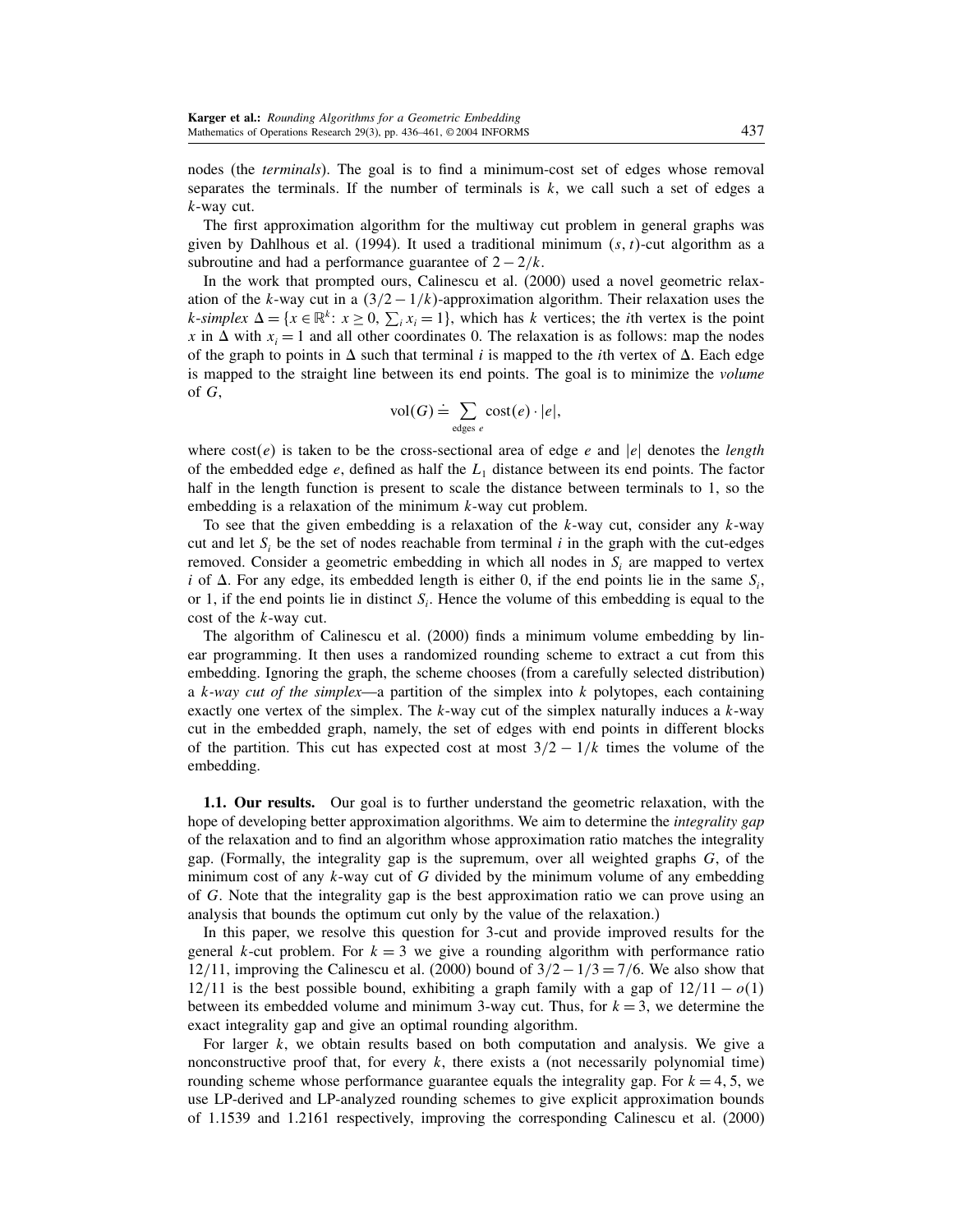bounds of 1.25 and 1.3. For larger  $k$  we give an algorithm obtaining a (analytic) bound of 1.3438 –  $\epsilon_k$  where  $\epsilon_k > 0$ . The quantity  $\epsilon_k$  can be evaluated computationally for any fixed k; we use this to prove that  $1.3438 - \epsilon_k < 3/2 - 1/k$  for all k.

Our efforts to find geometric cutting schemes that achieve good guarantees were guided by experiments: we formulated the problem of determining an optimal probability distribution on k-way cuts of the simplex as an infinite-dimensional linear program and solved discrete approximations of this linear program and its dual. From these solutions we were able to deduce the lower bound and, using that, the upper bound for  $k = 3$ . These experiments also guided our search for cutting schemes that work for larger values of  $k$ .

The upper and lower bounds for  $k = 3$  were discovered independently by Cunningham and Tang (1999).

**1.2. Presentation overview.** In  $\S2$  we discuss the geometric ideas underlying the problem. In §3 we describe the computational experiments we undertook and the results it gave for small k. In  $\S$ 4 and 5 we resolve the 3-terminal case, giving matching upper and lower bounds. Finally, in §6, we present our improved algorithm for general k. In the Appendix we prove that, for all  $k$ , there exists a rounding scheme matching the integrality gap.

2. The geometric problem. Finding the integrality gap of and a rounding scheme for the relaxation turns out to be expressible as a geometric question. That is, we can express integrality gaps and algorithmic performance purely in terms of the simplex, without considering particular graphs or embeddings.

Consider an edge  $e$ , which under the relaxation is embedded as a line segment in the simplex. We overload  $e$  to denote this embedded segment as well. For any segment (or edge)  $e$ , we let  $e_i$  denote the projection of e onto the lth coordinate axis, namely the one-dimensional interval  $\{x_i \mid x \in e\}$ . We write min  $e_i = \min_{x \in e} x_i$  for the minimum value in the projected interval, max  $e_l = \max_{x \in e} x_l$  for the maximum value in the projected interval, and  $|e_l|$ max  $e_l$  – min  $e_l$ . Finally, we have defined the length  $|e|$  of an edge e to be half its  $L_1$  norm, that is,

$$
|e| = \sum_{l=1}^{k} |e_l|/2.
$$

The factor half sets the distance between two vertices of the simplex to 1 so that the embedding is a relaxation of the cut problem.

**2.1. Density.** Recall that a k-way cut of the simplex is a partition of the simplex into  $k$  subsets, each containing a unique vertex of the simplex, and that such a cut induces a  $k$ -way cut of any embedded graph. By a *cutting scheme*, we mean a probability distribution P on  $k$ -way cuts of the simplex. For any line segment e, the *density of P on segment e*, denoted  $\tau_k(P, e)$ , is the expected number of times a random cut from P cuts e, divided by the length  $|e|$  of e. (Note that in principle a line segment could be cut more than once by the  $k$ -way cut of the simplex. We therefore speak of the expected number of times that  $e$  is cut, rather than the probability that  $e$  is cut.)

Define the *maximum density of P*,  $\tau_k(P)$  and the *minimal maximum density*  $\tau_k^*$  as follows:

$$
\tau_k(P) \doteq \sup_e \tau_k(P, e)
$$
 and  $\tau_k^* = \inf_p \tau_k(P)$ .

There is always a line segment of infinitesimal length that achieves the maximum density, since any segment can be divided into two edges, one of which has density no less than the original. Thus, in the remainder of this paper, we will focus the discussion on such infinitesimal segments.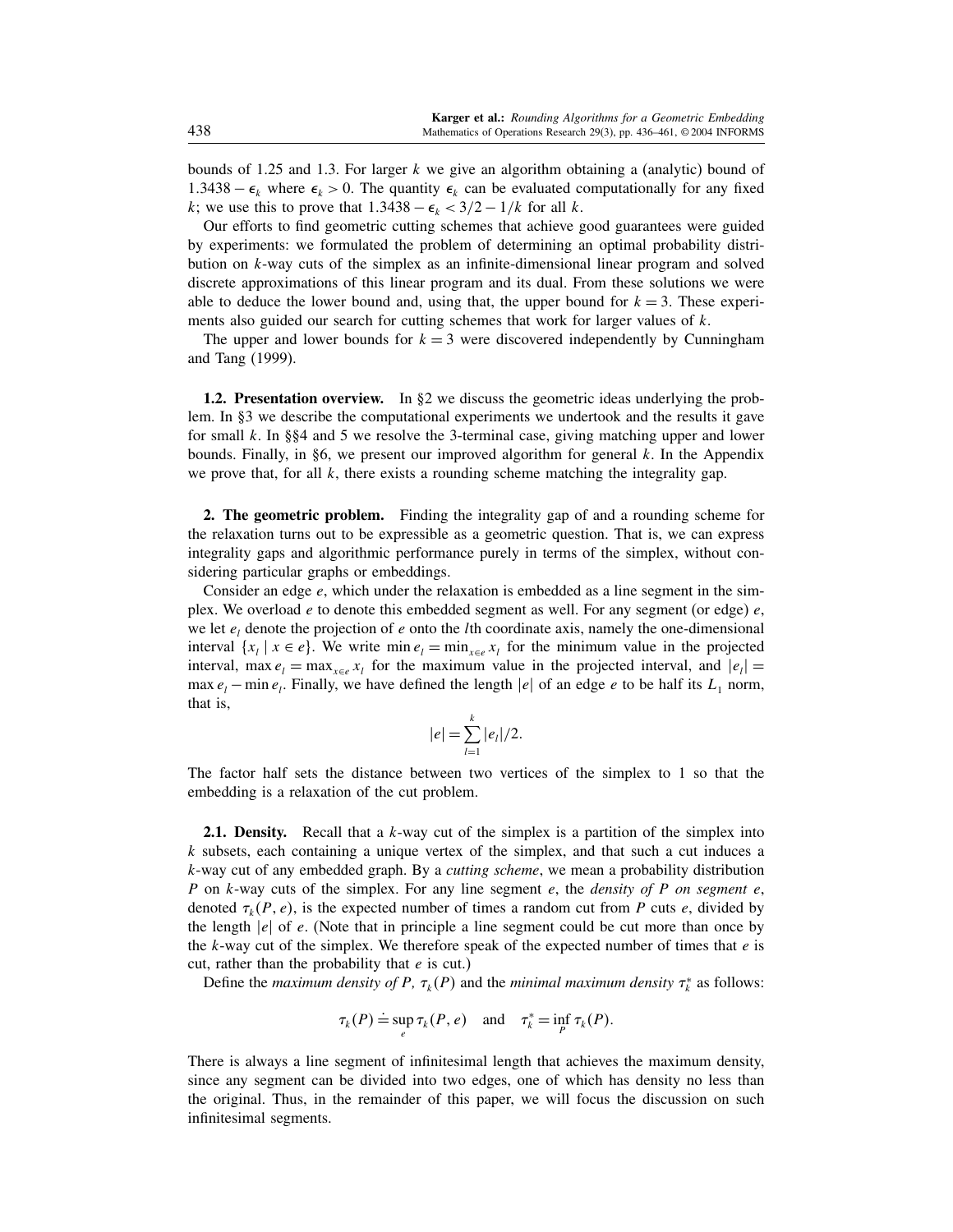The relevance of  $\tau_k^*$  is the following (this is implicit in the work of Calinescu et al. 2000):

Lemma 2.1. For any cutting scheme P and embedded graph G, the expected cost of the k-way cut of G induced by a random k-way cut from P is at most  $\tau_k(P)$  times the cost of the embedding of G.

Corollary 2.2. Any cutting scheme P yields a randomized approximation algorithm with approximation ratio at most  $\tau_k(P)$ .

PROOF. The end points of any edge  $e$  are embedded at two points in the simplex, so the edge corresponds to a segment connecting those two points. The expected number of times the edge is cut is at most  $\tau_k(P, e) \cdot |e|$ . By the Markov inequality this upper bounds the probability that the edge is cut. Thus, the expected cost of the  $k$ -way cut is at most

$$
\sum_{e} (\tau_k(P, e) \cdot |e|) \cot(e) \le \tau_k(P) \sum |e| \cdot \cot(e)
$$

$$
= \tau_k(P) \operatorname{vol}(G).
$$

We have already argued that  $vol(G)$  lower bounds the optimum k-way cut, so the result follows.  $\square$ 

The above argument implies that no cutting scheme  $P$  can have a maximum density  $\tau_k(P)$  below the integrality gap. In fact, we show that there always *exists* a cutting scheme whose maximum density *equals* the integrality gap.

Theorem 2.3. There exists a cutting scheme whose maximum density equals the integrality gap; thus,  $\tau_k^*$  equals the integrality gap.

We give the proof in the Appendix. The proof is based on the observation that the problem of choosing a rounding scheme to minimize the performance ratio is itself a (infinite dimensional) linear programming problem; furthermore, its dual is the problem of choosing a weighted graph to maximize the integrality gap. This observation seems to hold in a fairly general setting beyond the k-cut problem (details are in the Appendix).

Calinescu et al.'s (2000) algorithm gives a cutting scheme showing that  $\tau_k^* \leq 3/2 - 1/k$ . In this paper we show that  $\tau_3^* = 12/11$ , and that, for all k,  $\tau_k^* \le 1.3438$ .

2.2. Alignment. We have just argued that the key question to study is the maximum density of (infinitesimal) line segments relative to a cutting scheme. Calinescu et al. (2000) showed that one can restrict attention to segments in certain orientations. We say a segment e in  $\Delta$  is *i*, *j*-aligned if e is parallel to the edge connecting vertices *i* and *j* of  $\Delta$ . We say it is *aligned* if it is  $i$ ,  $j$ -aligned for some pair of vertices. Calinescu et al. (2000) observed that the end points of any segment  $e$  can be connected by a piecewise linear path of total length  $|e|$  whose segments are aligned. The segment e is cut if and only if some edge on this path is cut. Given any embedding of a graph, Calinescu et al. (2000) apply this transformation to each segment connecting two embedded vertices, without changing the volume of the embedding. Thus, they show that without loss of generality one may restrict attention to embeddings in which all edges are aligned.

FACT 2.4. Segment e is i, j-aligned if and only if  $|e|=|e_i|=|e_i|$  and  $|e_i|=0$  for  $l \neq i, j$ .

(Note that |e| denotes half the  $L_1$  norm, while  $|e_1|$  and  $|e_2|$  are standard absolute values.)

2.3. Side parallel cuts (sparcs). In this paper, we mainly restrict attention to a particular class of cutting schemes. Define  $\Delta_{x_i = \rho}$  $\stackrel{\text{per}}{=} \{x \in \Delta : x_i = \rho\} \text{ and } \Delta_{x_i \ge \rho}$  $\stackrel{\text{def}}{=} \{x \in \Delta: x_i \geq \rho\}.$ Note that  $\Delta_{x_i=\rho}$  is a hyperplane that runs parallel to the face of the simplex opposite terminal i and is at distance  $\rho$  from that face; it divides the simplex into two parts, of which  $\Delta_{x_i \ge \rho}$  is the "corner" containing terminal *i*. An *i*, *j*-aligned segment  $(x, y)$  is cut by the hyperplane  $\Delta_{x_l=\rho}$  if and only if  $l \in \{i, j\}$  and  $\rho$  is between  $x_l$  and  $y_l$ .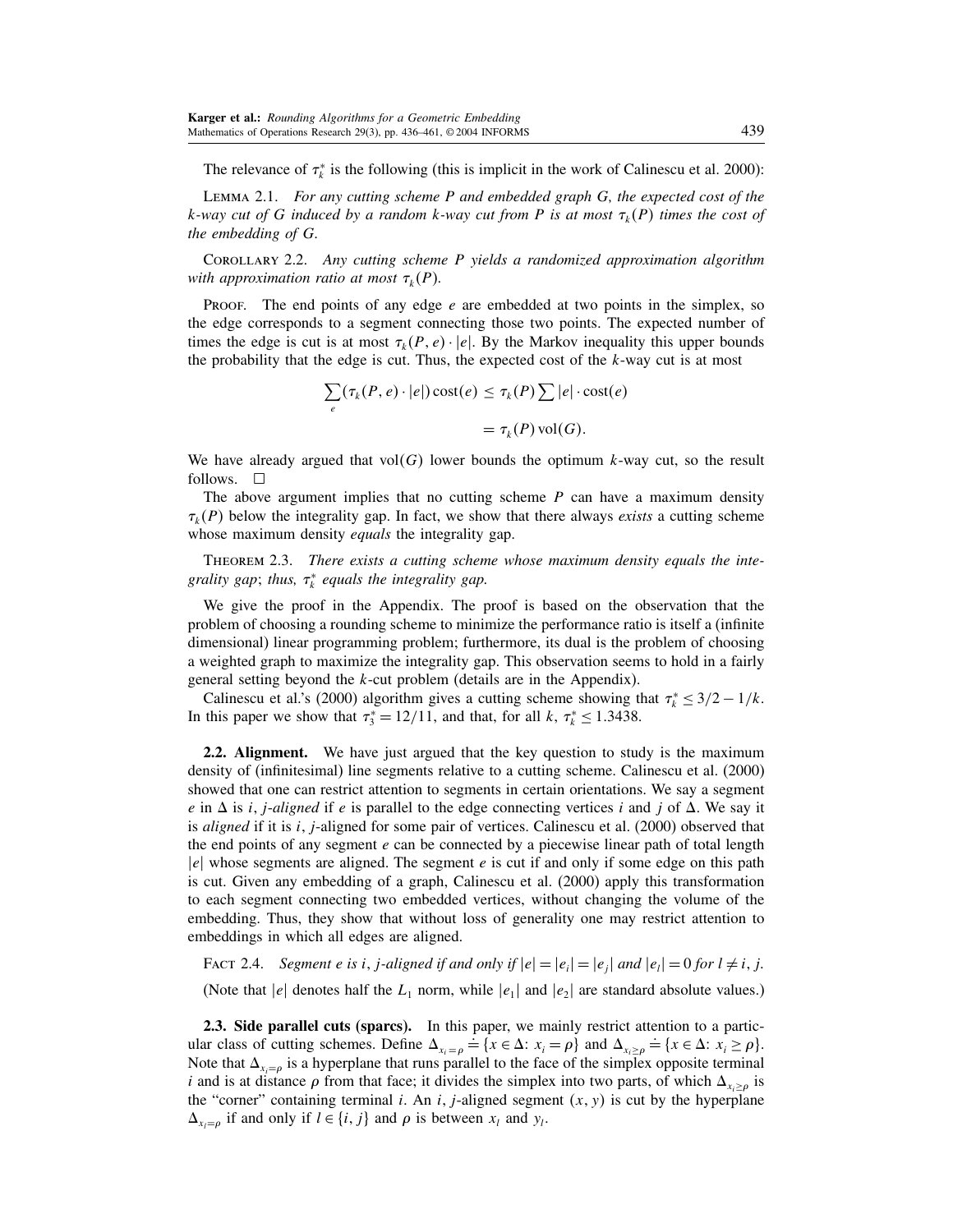We define a *side-parallel cut* (sparc) of the simplex:

(1) Choose a permutation  $\sigma$  of the vertices;

(2) For each vertex i in order by  $\sigma$  (except possibly the last), choose some  $\rho_i \in [0, 1]$ ;

(3) Assign to vertex *i* all points of  $\Delta_{x_i \ge \rho_i}$  not already assigned to a previous terminal. We say that terminal i captures all these points, and that terminal i cuts an edge  $e$  if it captures some but not all of the yet-uncaptured part of e.

This scheme cuts up the simplex using hyperplanes  $\Delta_{x_i=\rho}$ . In this context, we call each  $\Delta_{x_i=\rho}$  a slice.

We consider algorithms that sample randomly from some probability distribution over sparcs. Our restriction to sparcs was motivated by several factors. The rounding algorithm of Calinescu et al. (2000) uses only sparcs. Furthermore, our computational study of the 3-terminal problem (discussed below) and some related analytic work gave some evidence that the optimal algorithm was a distribution over sparcs (this conjecture was confirmed analytically for the 3-terminal case). Lastly, sparcs have concise descriptions (as sequences of  $k - 1$  slicing distances) that made them easy to work with computationally and analytically. It is conceivable, though, that one might do better with cuts that are not sparcs. For example, one might wish to slice off two terminals simultaneously, and then separate the two from each other. Indeed, we know of no proof that for  $k > 3$  the optimal cut must be made up of hyperplanes; curved surfaces might do better.

For segment e, recall that  $e_i$  is the interval  $\{x_i \mid x \in e\}$ . The key properties of sparcs are expressed in the following fact.

FACT 2.5. An  $i$ , j-aligned segment e is cut by a sparc if and only if it is cut by terminal i or j. Furthermore, for  $l \in \{i, j\}$ , the following conditions are all necessary for segment e to be cut by terminal l:

(1)  $\rho_i \in e_i$ ;

(2) for all terminals h preceding l,  $\rho_h > \min e_h$ ;

(3) terminal l is not last in the order.

For the following, let  $e$  be an i, j-aligned segment. For probability distributions  $P$  on sparcs, one can obtain bounds on  $\tau_k(P, e)$  by using Conditions (1)–(3) above. For example, we can restrict our attention to Condition (1): If  $\rho_i$  and  $\rho_i$  are uniformly distributed over [0, 1], Condition (1) holds for terminal i with probability  $|e_i|=|e|$ , and similarly for terminal j. Thus, by linearity of expectation, the expected number of times e is cut is at most  $2|e|$ .

Next, consider adding Condition (3). Suppose that the ordering of terminals is random, meaning that i is last with probability  $1/k$ . The probability that e is cut by i becomes  $(1 - 1/k)|e|$ , so  $\tau_k(P, e) \le (2 - 2/k)$ . Thus, uniformly random  $\rho_i$ 's and a random ordering gives a performance guarantee of  $2 - \frac{2}{k}$ , matching the bound of Dahlhous et al. (1994).

To improve these bounds, one must use Condition (2). Calinescu et al. (2000) choose a sparc by selecting  $\rho$  uniformly at random in [0, 1], setting  $\rho_i = \rho$  for each terminal l, and slicing off terminals in random order. Conditions (1) and (3) again derive a density bound of  $1 - 1/k$  for terminal i and j. Calinescu et al. (2000) improve this analysis as follows. Suppose that the edge  $e$  is farther from *j* than from *i*. We will argue that the density contribution from terminal j (i.e., the contribution to  $\tau_k(P, e)$  due to terminal j cutting e) is only 1/2. The point is that if  $\rho$  is such that j potentially cuts e, i.e.,  $\rho \in e_i$ , and if i (which is closer to  $e$ ) precedes j in the random slice ordering, then i will capture all of  $e$ and prevent  $j$  from cutting it.

Formally, we argue as follows. Without loss of generality, assume that  $\min e_i \geq \max e_i$ (note that any  $i$ ,  $j$ -aligned edge can be split in two with one part closer to  $i$  and one part closer to  $j$ , and our assumption then applies to each part separately). As was argued before, the contribution of terminal i is at most  $1 - 1/k$ . On the other hand, with probability 1/2, *i* precedes *j*. If so, since  $\rho_i = \rho_j$ , Condition (1)—that  $\rho_i \in e_j$ —contradicts Condition (2) for *i*—that  $\rho_i$  > min  $e_i$ . Thus e can only be cut by terminal *j* if *j* precedes *i*, in which case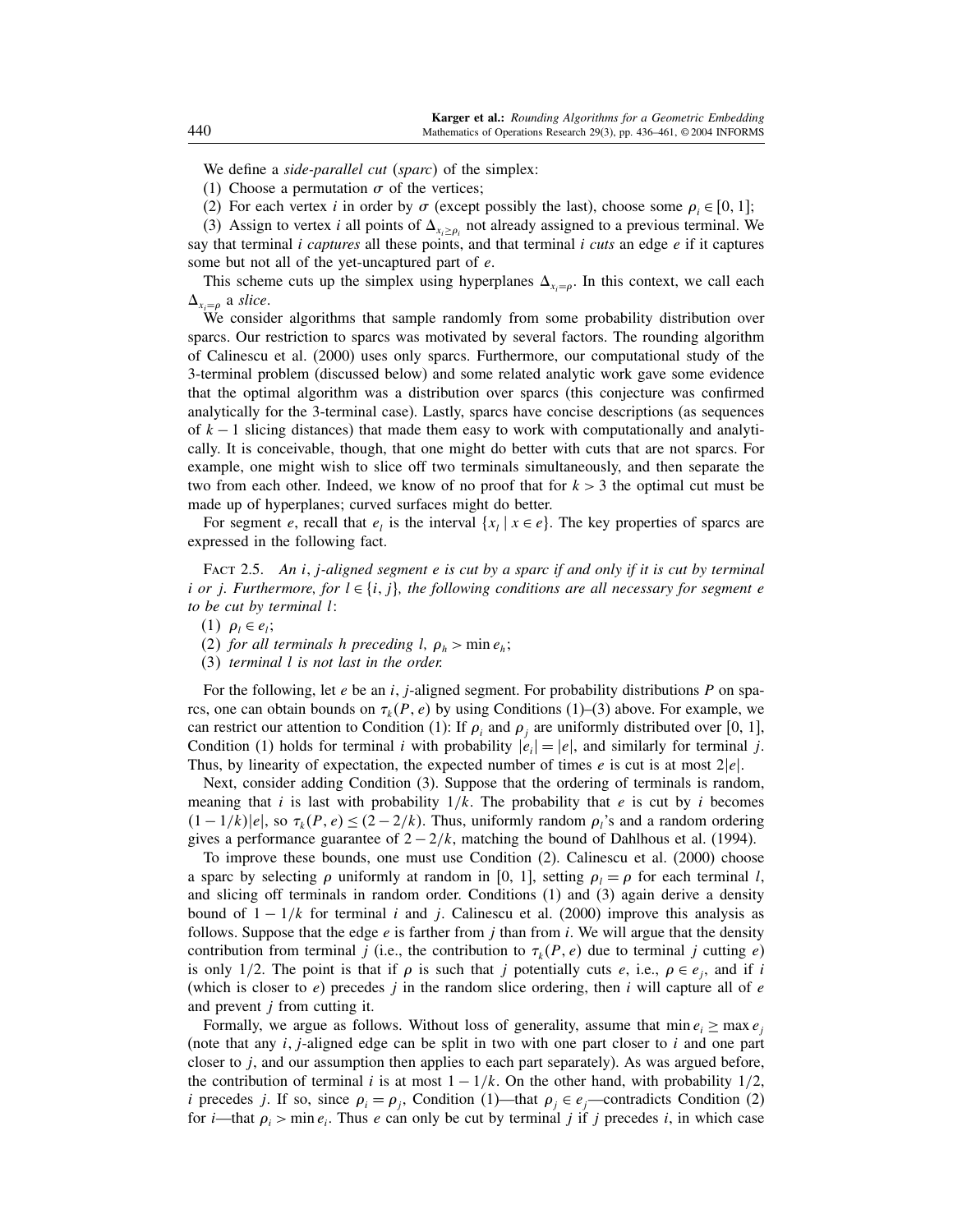by Condition  $(1)$ , the density contribution from j is 1. Thus the density contribution from terminal *j* is  $1/2$ , leading to a total density of  $3/2 - 1/k$ .

To improve on the 3/2 bound, we made stronger use of Condition (2). The analysis of Calinescu et al. (2000) only considers that a segment may be captured by the two terminals with which it is aligned. We derive stronger results by observing that other terminals may capture the segment as well. To do so, we had to change the cut distribution as well as the analysis. It can be shown that no distribution that holds all  $\rho_i$  equal can do better in the limit than the 3/2 factor of Calinescu et al. (2000). For independent, uniformly distributed  $\rho_i$  we also get the 3/2 factor. The 3/2 factor can be improved somewhat in the limit by using a nonuniform distribution on each (independent)  $\rho_i$ . However, the best cutting schemes we have found are based on combining dependence and nonuniformity. One such scheme for a 3-way cut gives us a bound of 12/11, which is optimal over all schemes for a 3-way cut. Another scheme gives us a bound of 1.3438 that holds for any number of terminals. This latter scheme is designed for large  $k$ ; optimizing it for smaller  $k$  gives better bounds.

#### 2.4. Additional observations.

What is the best embedding? Perhaps the first natural question to ask is whether the embedding chosen by Calinescu et al. (2000) is the best possible.

Lemma 2.6. Among all relaxations based on embeddings in the simplex that minimize some norm (without adding other constraints) the  $L_1$  norm has the smallest possible integrality gap.

Proof. We show that the  $L_1$  norm maximizes the measured volume of any embedded graph; thus it minimizes the integrality gap.

Suppose we use some norm  $\lVert \cdot \rVert'$  instead of the (scaled)  $L_1$  norm  $\lVert \cdot \rVert$ . If the norm provides a relaxation, the distance between simplex vertices must be at most one; that is, for any edge *e* connecting simplex end points, we have  $||e||' \le 1 = |e|$ . Consider some embedded edge e. As discussed in §2.2, we know that under the  $L_1$  norm it is connected by a path of aligned edges  $e_1, \ldots, e_r$  such that  $|e| = \sum |e_i|$ . Since any norm-based distance measure is translation invariant and proportion preserving, this implies that for each  $e_i$  (which is a scaled, translated version of an edge of the simplex) we have  $||e_i||' \le |e_i|$ . It follows from the triangle inequality that

$$
||e_i||' \leq \sum ||e_i||'
$$
  
\n
$$
\leq \sum |e_i|
$$
  
\n
$$
= |e|.
$$

Since  $\|\cdot\|'$  assigns no greater length to every embedded edge than  $|\cdot|$ , it also assigns no greater volume to any embedded graph. Thus, its integrality gap is no better than that induced by the  $L_1$  norm.  $\Box$ 

Symmetry. A second observation is that there is no benefit in trying to identify a "good terminal order" in which to cut up the simplex.

Lemma 2.7. There is a sparc cutting scheme whose maximum density is minimum among all sparc cutting schemes and that has the following form:

(1) Choose slice distances  $(d_1, \ldots, d_{k-1})$  from some probability distribution;

(2) Apply the slice distances (in order) to a uniform random permutation of the terminals.

An analogous "order independence" statement holds for the best possible (possibly nonsparc) algorithm.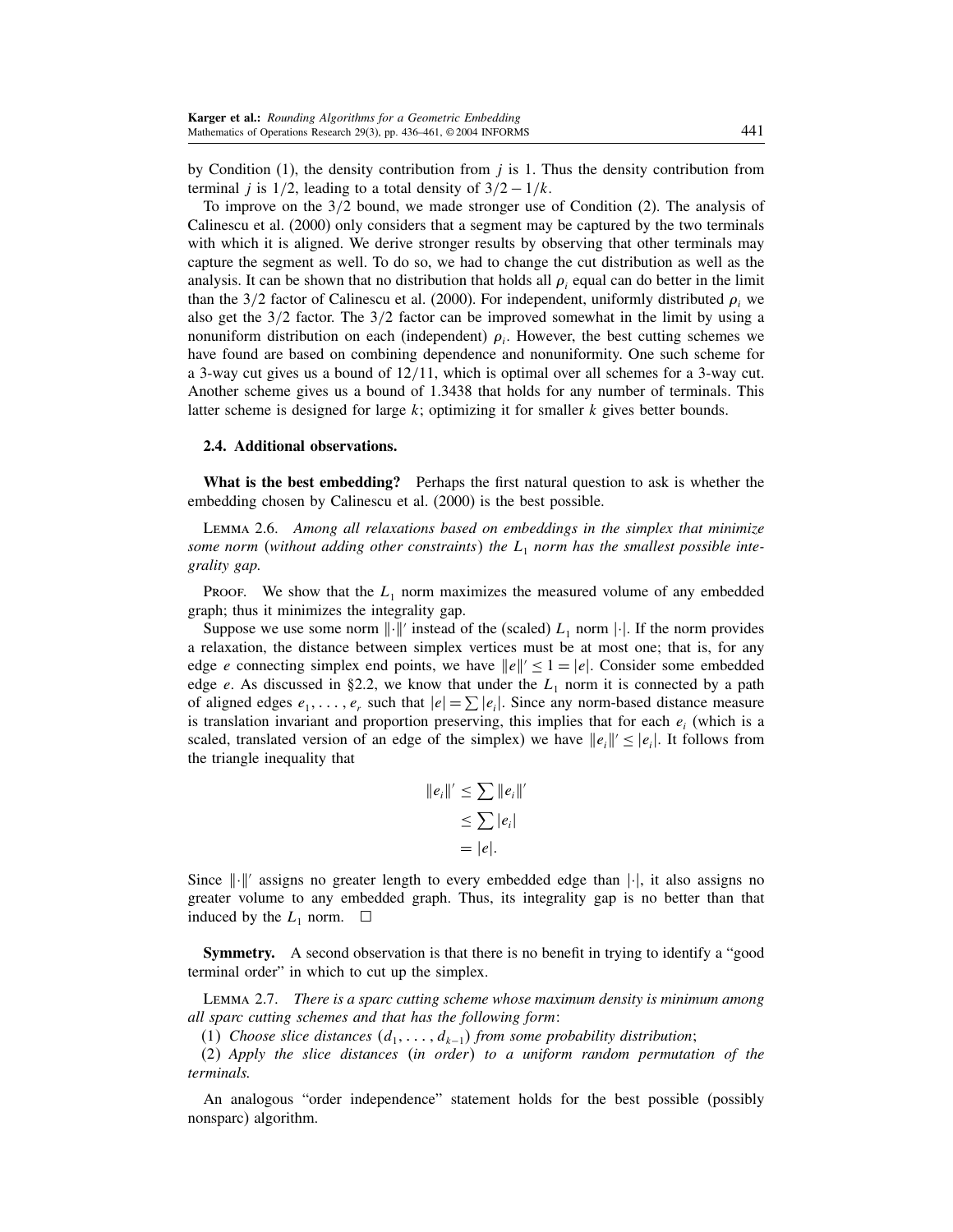PROOF. For any cutting scheme  $P$ , let  $P'$  the corresponding "symmetrized" cutting scheme, i.e.,

 $Pr[P' \text{ cuts corner 1 at distance } d_1, \text{ then cuts corner 2 at distance } d_2, \text{ etc.}]$ 

$$
= \frac{1}{k!} \sum_{\sigma} \Pr[P \text{ cuts corner } \sigma(1) \text{ at distance } d_1, \text{ then} \dots],
$$

where  $\sigma$  varies over all permutations of  $1, \ldots, k$ .

For a line segment e and a permutation  $\sigma$ , let  $\sigma(e)$  denote the line segment obtained by permuting by  $\sigma$  the coordinates of the start point and end point of  $e$ .

Then for any line segment  $e$ ,

density of *P'* on 
$$
e = \frac{1}{k!} \sum_{\sigma}
$$
 density of *P* on  $\sigma(e)$ .

Let  $\tau$  be the maximum density of P. Then for any  $\sigma$ , the density of P on  $\sigma(e)$  is at most  $\tau$ . The density of P' on e is thus the convex combination of values all of which are at most  $\tau$ , so it is in turn at most  $\tau$ . Thus the density of P' is no more than that of P.  $\Box$ 

The above lemma shows that there is no worst-case benefit to considering specific terminal ordering. The duality argument of §2.1 carries over to show that a sparc with optimum expected maximum density can be specified simply as a distribution over slicing distances, without reference to an input graph embedding.

3. Our computational study. In this section we describe some computational experiments we carried out to help us understand the behavior of the geometric embedding. These experiments also yielded the best rounding schemes so far for the 4- and 5-terminal cut problems. One need not read this section in order to understand the sections that follow.

As discussed above, our goal was to find a distribution over cuts of the k-simplex that minimized the density of any segment in the simplex. This problem can be formulated as an infinite-dimensional linear program, with one variable per cut of the simplex, corresponding to the probability that that cut is chosen, and one constraint for every (aligned, infinitesimally small) line segment inside the simplex, which measures the expected number of times the chosen cut will cut that segment. Of course, it is not tractable to solve the infinite LP computationally, but we expected that discretized versions of it would be informative.

We applied this approach in two distinct ways. For the 3-terminal case, we devised an LP that exploited the planarity of the 3-terminal relaxation to home in on a "worst-case" embedded graph. By examining this graph, we were able to deduce requirements for the optimal algorithm, which led to its identification. For the general case, we devised an LP whose solutions are (provable) upper bounds on the performance of certain rounding algorithms. We solved this LP for small numbers of terminals (3–9), deriving algorithms with (computer aided) proofs of the best-known performance ratios for these problems. The solution suggested certain properties that appear to hold in the "optimal" rounding scheme; we used these suggestions in our development of (analytic) solutions for arbitrary numbers of terminals.

3.1. The 3-terminal case. For the 3-terminal problem we exploited planarity. The 3-simplex can be viewed as a triangle in the plane. We discretized the linear program by defining a triangular mesh over the simplex and considering only edges of the mesh instead of all line segments in the simplex. A (rather coarse) example mesh is shown in Figure 1. Note that we have augmented the triangular mesh with rays starting at the corners of the simplex and heading out to infinity.

We used the planarity of the 3-simplex to simplify our LP formulation. The planar dual of the augmented mesh is shown in Figure 2. Note that because of the augmentation, the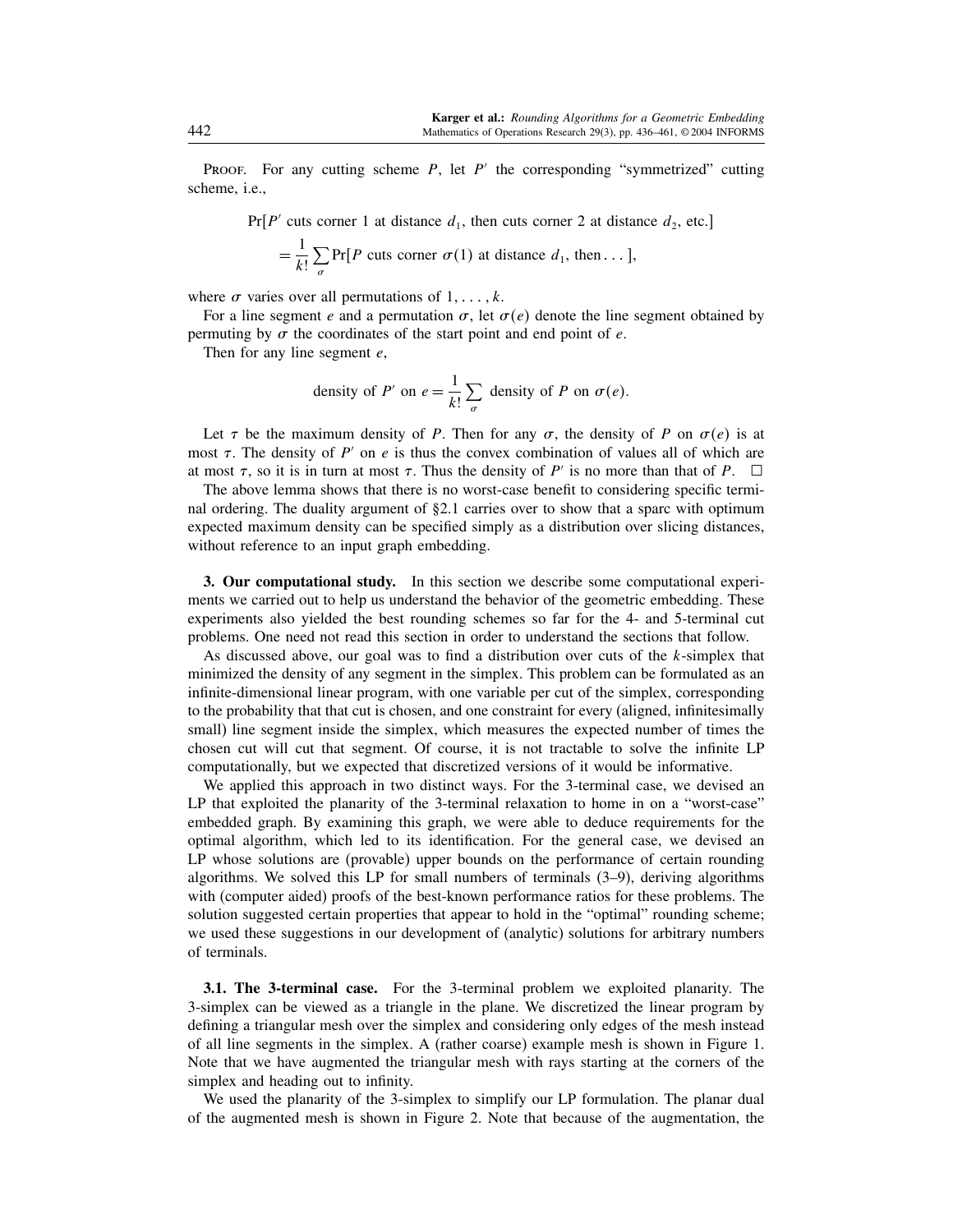

FIGURE 1. Triangular mesh used in the linear program for the 3-terminal case. Note. The mesh is augmented with rays going from the corners of the simplex to infinity.

dual has three *auxiliary nodes A, B,* and C corresponding to infinite regions of the primal, one node for each side of the simplex.

Any minimal 3-way cut of the mesh corresponds to a collection of two or three paths (representing the boundary of the cut) through the planar dual of the augmented mesh. Specifically, the cut corresponds to either

(1) two paths whose end points are the nodes A, B, and C (illustrated in Figure 3), or

(2) three paths, all of which originate at some interior dual node and terminating at the nodes A, B, and C (illustrated in Figure 4).

Given an assignment of weights to the edges of the mesh, the weight of the minimum 3-way cut of the first type is

 $\min_{X \in \{A, B, C\}}$ sum of distances in the dual graph from  $X$  to each of the other auxiliary nodes

and the minimum 3-way cut of the second type is

min sum of distances in the dual graph from x to A, B, and C.

To find an embedded graph that is a "worst case" (up to the discretization), we solve a linear program that has a weight variable  $w_{uv}$  for each edge uv of the triangular mesh



Figure 2. The planar dual.

Note. The planar dual is shown in boldface type. The nodes  $A$ ,  $B$ , and  $C$  correspond to the three infinite regions of the primal.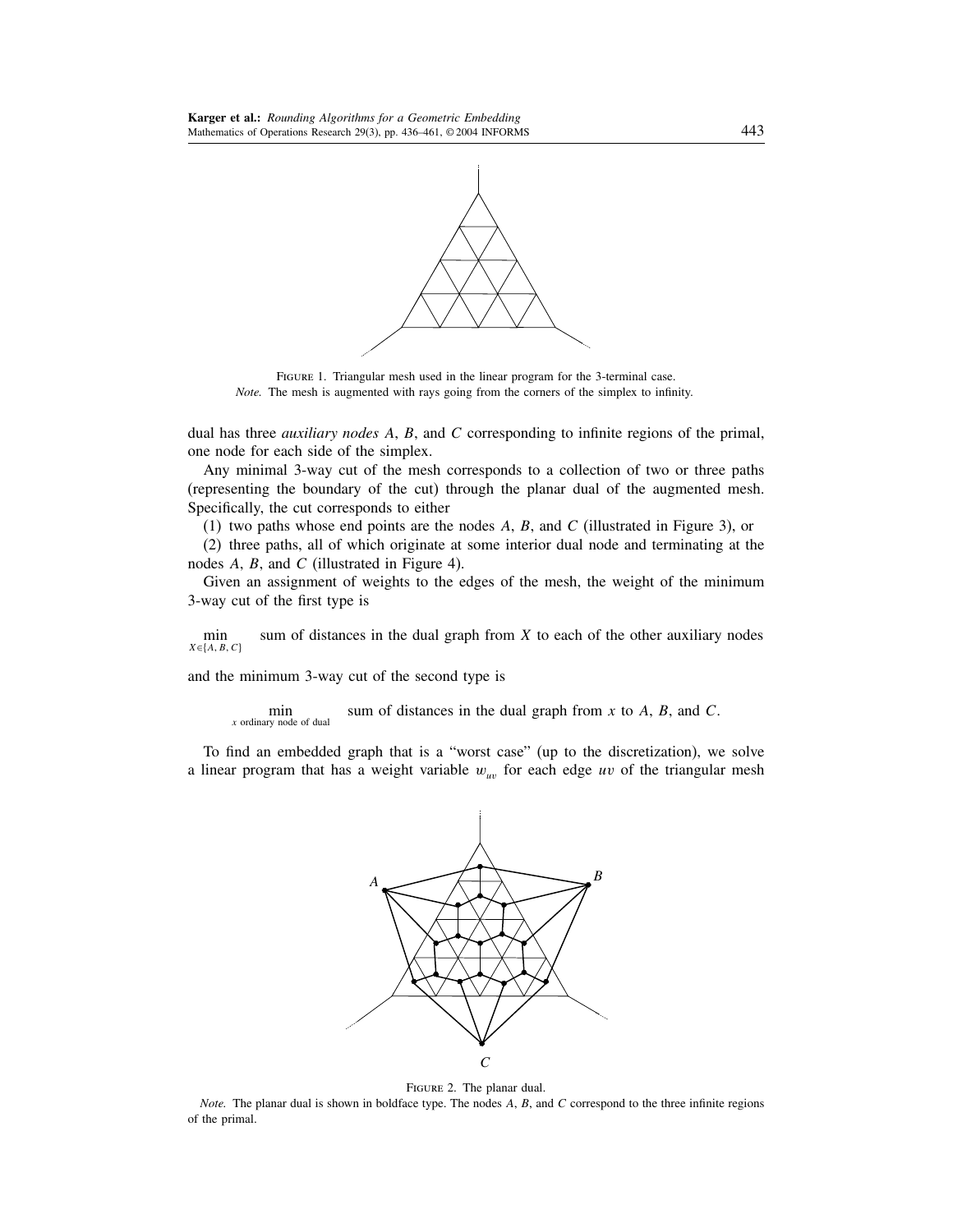

FIGURE 3. An example of a 3-way cut corresponding to a pair of paths.

(not including the rays). The linear program also has a distance variable  $d_{xy}$  for every pair  $x, y$  of nodes of the dual (including auxiliary nodes). The objective is to minimize the total weight  $\sum_{e} x_e$  subject to the condition that every 3-way cut has value at least 1. This condition can be expressed by a collection of constraints on distances through the dual graph.

$$
\min \sum_{uv} w_{uv} \quad \text{s.t.}
$$

 $d_{xA} + d_{xB} + d_{xC} \le 1$  for each ordinary dual node x,

$$
d_{AB} + d_{AC} \ge 1,
$$
  
\n
$$
d_{BA} + d_{BC} \ge 1,
$$
  
\n
$$
d_{CA} + d_{CB} \ge 1,
$$

$$
d_{xz} \le d_{xy} + w_{yz}
$$
 for each ordinary dual edge  $yz$ ,

 $d_{xx} = 0$  for each dual node x,

 $w_{uv} \ge 0$  for each edge uv,

 $d_{xy} \ge 0$  for each dual edge xy.



FIGURE 4. An example of a 3-way cut corresponding to three paths.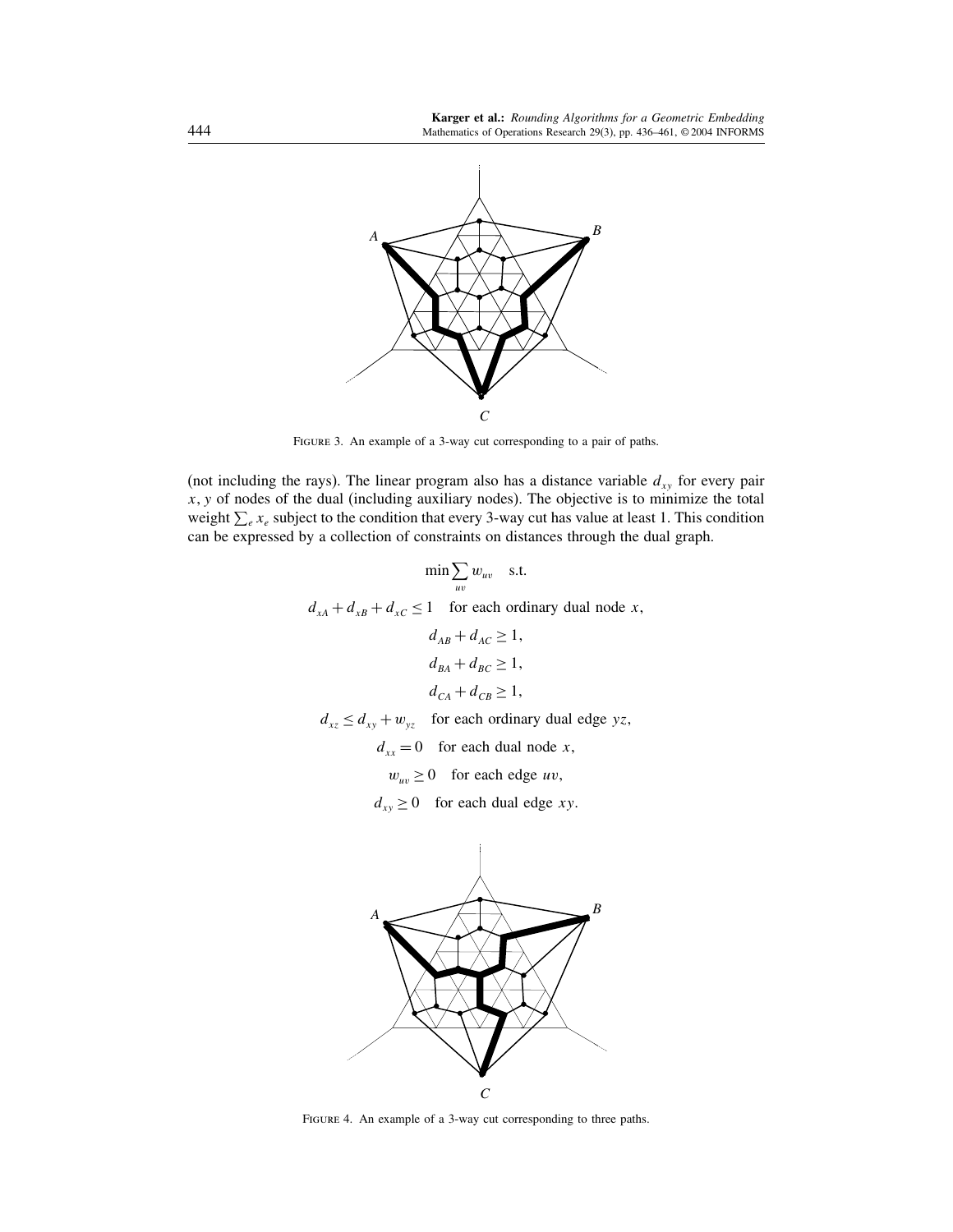Using the above linear program, we first deduced the general form of the dual solution, giving us the lower bound for  $k = 3$ . From this we deduced the necessary structure of any optimal primal solution (using complementary slackness conditions), including the important idea of "ball cuts" versus "corner cuts," which we will discuss in the following sections.

**3.2. The general case.** In the general case, the lack of a planar embedding prevented us from exploiting nice properties of its cuts; we were faced with the problem of enumerating cuts as well as edges. Based on the work of Calinescu et al. (2000) and our own results for the optimal 3-terminal solution, we decided to limit our exploration to sparcs as discussed above.

There is still an infinite space of possible sparcs, so we discretized our problem. Fix an integer grid size N. A discrete sparc is described by a vector  $(q_1, \ldots, q_{k-1})$  where each  $q_i$ is an integer in the range  $[0, N - 1]$ . Given such a vector, we choose a random sparc by setting  $d_i$  uniformly in the range  $[q_i/N, (q_i+1)/N]$ . This defines a probability distribution on sparcs. We now define a linear program to search for a probability distribution over all discrete sparcs (which induces a probability distribution over all sparcs). We define a variable for each discrete sparc, which reflects the probability of choosing that discrete sparc, and provide constraints that upper bound the density of every possible segment under this probability distribution. We then aim to minimize the largest of these densities.

There are infinitely many segments, but we define a finite set of constraints that allow us to upper bound the density of all of them, as follows. The slices at distances  $q/N$  $(q = 1, 2, \dots, N - 1)$  for each terminal partition the simplex into *cells* 

$$
\{(x_1, \ldots, x_k): q_i/N \le x_i \le (z_i+1)/N\}.
$$

For a given distribution on the discrete sparcs, we can compute a (linear) upper bound on the density induced on *any* segment with a given alignment within a cell, and specify one constraint saying that this upper bound should be small. Since the cells are small, we expect all segments with a given alignment to have roughly the same density under our cutting scheme, so we hope that the upper bound is reasonably tight. With this simplification, the number of constraints is bounded by the number of cells times the number of segment alignments per cell, which is at most  $k^2N^k$ .

We determine the upper bound for a cell as follows. For any discrete cut, the slices generated from it will fall into one of three categories. If the ith coordinate of the discrete cut is different from that of the cell, then the ith slice will not pass through that cell: depending on whether the coordinate is larger or smaller it will either capture the entire cell or none of the cell. If the ith coordinates are the same, then the slice might pass through the cell; we can use the fact that the slice is uniformly distributed over a range to determine its density contribution.

An i, j-aligned segment can only be cut if the slices for terminal i or j go through its cell (and no earlier slice captures the entire cell). If only one of the two slices goes through the terminal then its contribution to a segment's density is at most  $N$  (the length of the segment divided by the width of the cell). If both slices go through the cell, their contribution is at most 2N. We ignore the fact that different slices within the cell might capture the segment before it can be cut, thus introducing some slack in our upper bound.

In view of Lemma 2.7, we need only represent cutting schemes that consider terminals in random order. Recall that each assignment of integers in  $[0, N - 1]$  to  $q_1, \ldots, q_{k-1}$  defines a discrete sparc. We let  $x_{q_1, \ldots, q_{k-1}}$  be the variable assigning a probability to this sparc in the cutting scheme. For any permutation  $\sigma$  of  $\{1, \ldots, k\}$ , the probability of applying this sparc to the sequence of terminals  $\sigma(1), \ldots, \sigma(k)$  is  $(1/k!) x_{q_1, \ldots, q_{k-1}}$ .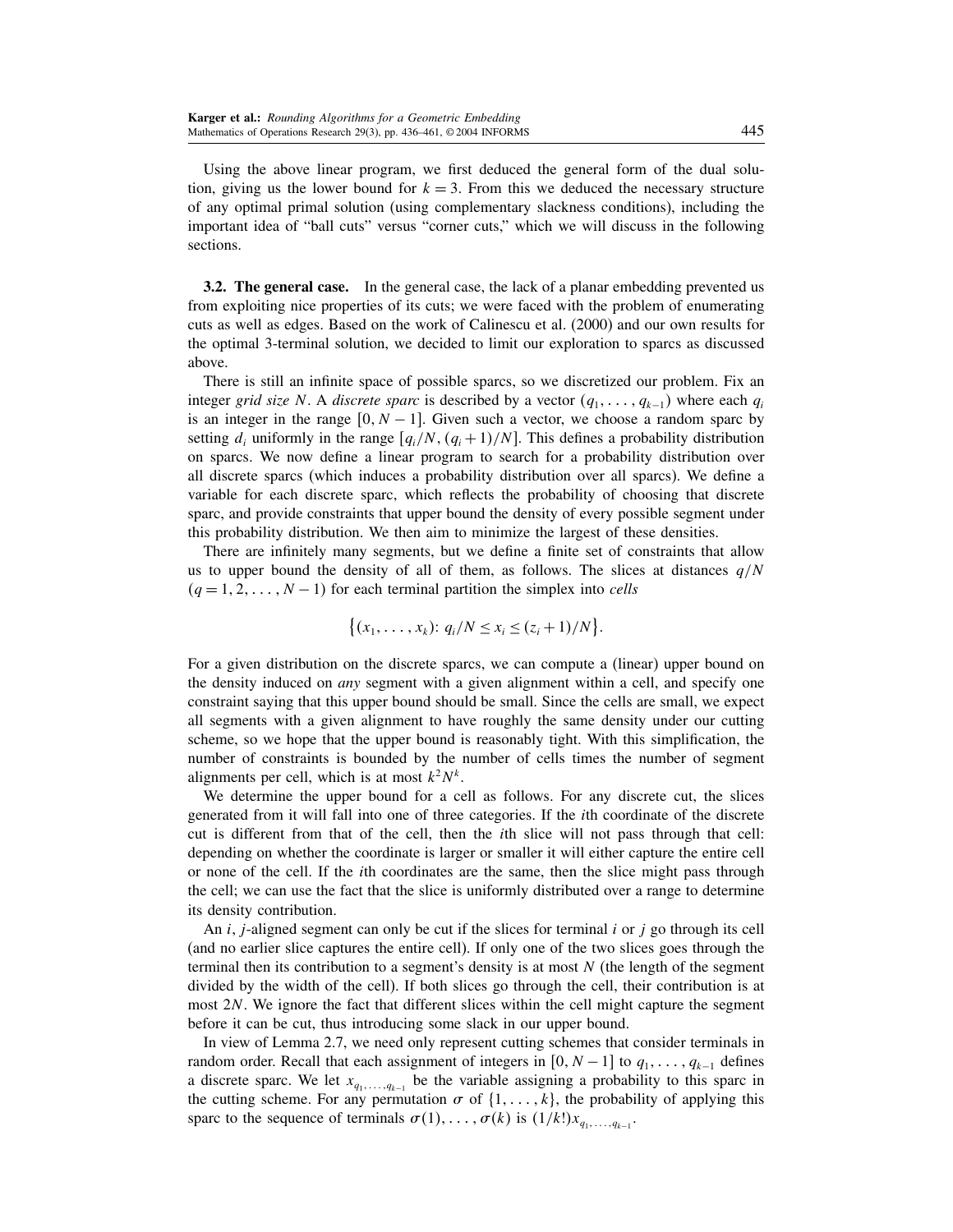In order to present the linear program, we require a bit of notation. For  $q_1, \ldots, q_{k-1}$ ,  $a_1, \ldots, a_k \in \{0, \ldots, N-1\}$  (the  $q_i$ 's representing a discrete sparc and the  $a_i$ 's representing a cell), for a permutation  $\sigma$  of  $\{1, \ldots, k\}$ , and for  $i \in \{1, \ldots, k\}$ , define

$$
f_i^{\sigma}((q_1,\ldots,q_{k-1}),(a_1,\ldots,a_k))=\begin{cases}0 & \text{if }\exists m<\sigma^{-1}(i): q_m>a_{\sigma(m)},\\1 & \text{otherwise.}\end{cases}
$$

The value of  $f_i^{\sigma}$  is 0 if some slice earlier than the slice for terminal i captures the cell defined by  $a_1, \ldots, a_k$ .

Define  $\delta(m, n)$  to be 1 if  $m = n$  and zero otherwise.

The linear program minimizes  $\tau$  subject to the following constraints.

$$
\sum_{q_1, \dots, q_{k-1}} x_{q_1, \dots, q_{k-1}} = 1,
$$
\n
$$
\frac{1}{N^k} \sum_{q_1, \dots, q_{k-1}} \frac{1}{k!} \sum_{\sigma} (f_i^{\sigma}((q_1, \dots, q_{k-1}), (a_1, \dots, a_k)) \delta(q_{\sigma^{-1}(i)}, a_i)N + f_j^{\sigma}((q_1, \dots, q_{k-1}), (a_1, \dots, a_k)) \delta(q_{\sigma^{-1}(j)}, a_j)N) x_{q_1, \dots, q_{k-1}} \leq \tau.
$$

We can exploit symmetry to further reduce the number of constraints we consider. Since by assumption our sparc slices terminals in random order, two segments that are identical under permutation of coordinates will have the same densities, so we need consider only one of them. Thus, we restrict our constraints to 1,2-aligned segments in which the remaining coordinates are in nondecreasing order. For each such segment and cell, we use one constraint to measure the average density induced by a given sparc over all permutations of the terminal orders.

3.3. LP results. Exploiting symmetry as discussed above, we were able to solve relatively fine discretizations of the problem. We wrote a simple program to generate the linear programs automatically, and used CPLEX to solve them. While it is difficult to "prove" programs correct, our computations did converge to the correct 12/11 approximation ratio for the 3-terminal case.

We give our results below in tabular form. We derived improved bounds for 4–9 terminals. Note that these programs optimize a proven upper bound on the approximation ratio; thus, under the assumption that the programs were correct, these numbers are proven upper bounds. In fact, since the programs output a particular distribution over discrete cuts, their performance ratio could be proven analytically via a tedious case analysis on each cell of the discretized grid (which we have not performed).

| k | Grid<br>size | Corner cut<br>probability | <b>Bound</b> | $3/2 - 1/k$ |
|---|--------------|---------------------------|--------------|-------------|
| 3 | 90           | 0.284                     | 1.0941       | 1.167       |
| 4 | 36           | 0.289                     | 1.1539       | 1.250       |
| 5 | 18           | 0.314                     | 1.2161       | 1.300       |
| 6 | 12           | 0.376                     | 1.2714       | 1.333       |
|   | 9            | 0.397                     | 1.3200       | 1.357       |
| 8 | 6            | 0.414                     | 1.3322       | 1.375       |

Our experiments also revealed one interesting fact: in all cases, the optimum cut distribution made use of "corner cuts." That is, the output distribution had the following form: with some probability, place each slice at a distance chosen uniformly between 0 and  $1/3$ from its terminal; otherwise, use a (joint) distribution that places every slice at a distance greater than 1/3 from its terminal.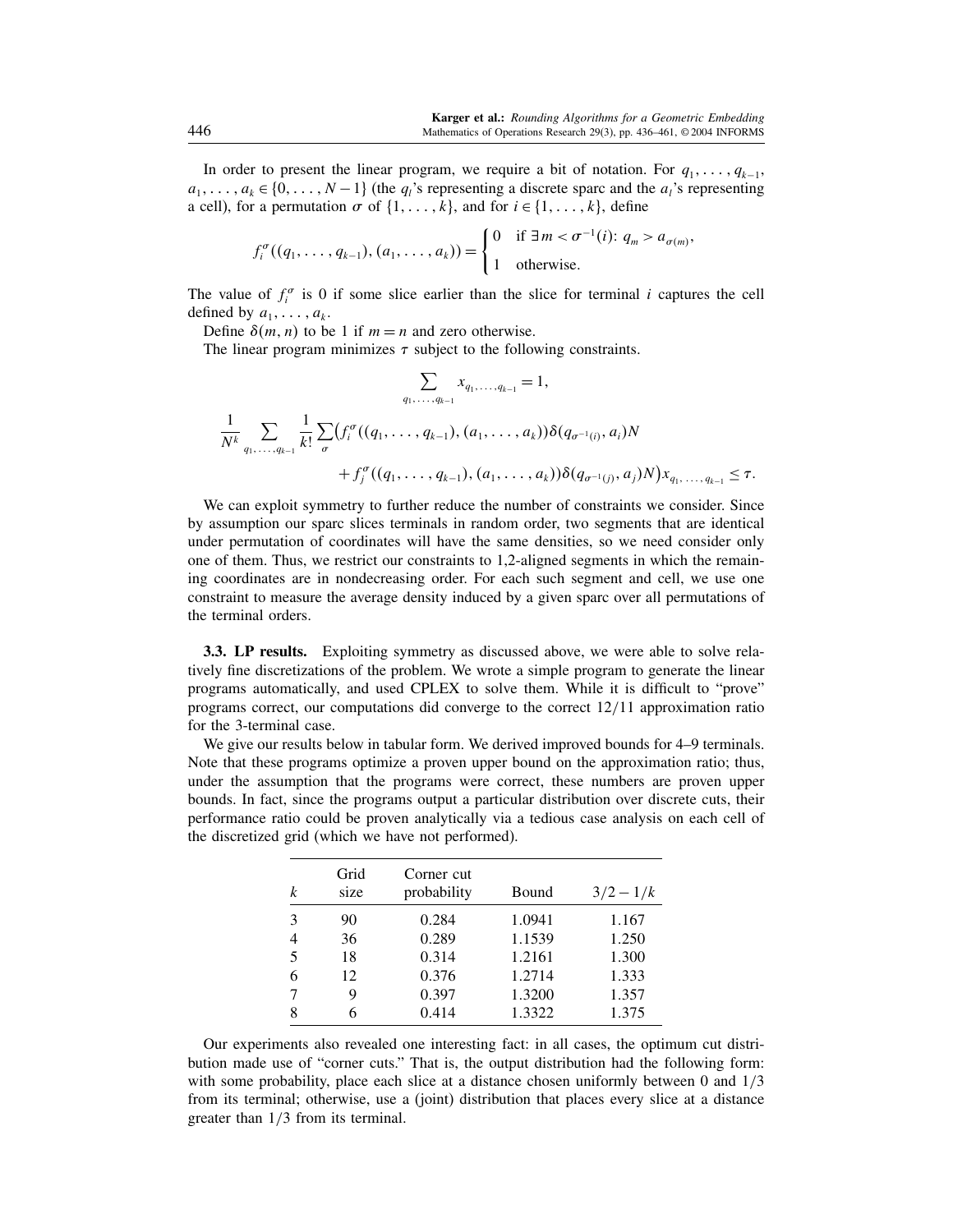Adding constraints that forced the corner cuts to operate over a range other than 1/3 of the way from the terminals worsened the computed performance ratio, hinting that perhaps the optimal algorithm uses corners of size exactly  $1/3$ . This result is consistent with the optimal 3-terminal algorithm, but inconsistent with the corner cut placement in the analytical solution for higher  $k$  that we give later. We may be observing a misleading artifact of working with a small discretized problem, or we may be missing something in our analytic solution.

4. Upper bound for  $k = 3$ . Our analytic upper bound of  $12/11$  for  $k = 3$  comes from a new cutting scheme that we call the ball/corner scheme. Though for simplicity we present a nonsparc scheme, there is a similar scheme using sparcs that achieves the same bound.

For  $k = 3$ , the simplex  $\Delta$  can be viewed as a triangle in the plane, which simplifies our pictures. However, we continue to use the original three-dimensional coordinate system to locate points in the simplex. Our cut of the simplex is determined by some lines and rays drawn through the triangle; we refer to them as *boundaries*. We will show that no segment has high density with respect to our random choice of boundaries.

As illustrated in Figure 5, number the vertices of the simplex 1, 2, and 3. Let points  $a, b, \ldots, f$  divide the edges in thirds, so that  $a-b-f-d-c-e-a$  is the hexagon in  $\Delta$  with side length  $1/3$ , with side  $c-d$  on the side of the triangle connecting terminals 2 and 3. (Remember that we measure length as half the  $L_1$  norm.) Note that this hexagon is (a scaled version of) the unit ball for our distance metric. The points on the boundary of the hexagon are each at a distance 1/3 from the hexagon's center. Outside the hex, we have a corner for each terminal *i* consisting of the points x with  $x_i > 2/3$ .

4.1. The ball/corner scheme. The ball/corner scheme chooses a *ball cut* with probability 8/11; otherwise it chooses a *corner cut*. These two types of cuts are defined next. The scheme is illustrated in Figure 5.

**Ball cut.** Choose a point r uniformly at random from either line  $a-c$  or line  $b-d$ . Consider the three lines  $\Delta_{x_i=r_i}$  ( $i = 1, 2, 3$ ) parallel to the triangle's sides and passing through the point r. Each such line is divided at the point r into two rays. Thus we get six rays. Each side of the triangle intersects two of these rays. For each side, choose uniformly at random one of the two rays that hit it. This gives three rays; they form the boundary of the 3-way cut. (For a sparc-based equivalent of this algorithm, we can choose (in random order) two of the three sparcs that pass through the chosen point  $r$ .)

**Corner cut.** Choose two terminals in  $\{1, 2, 3\}$ , and a value  $\rho \in (2/3, 1]$ , uniformly at random. For each of the two chosen terminals i, let  $l_i = \Delta_{x_i = \rho}$ . The two lines  $l_i$  form the boundaries of the 3-way cut. (Note that a corner cut is a sparc.)



FIGURE 5. Illustration of the cuts used for the case  $k = 3$ .

Notes. The ball is contained within the dotted lines. The left-most diagram shows how  $r$  might be chosen for the ball cut. The middle diagram shows one possible resulting ball cut (bold lines). The right-most diagram shows a corner cut (bold lines).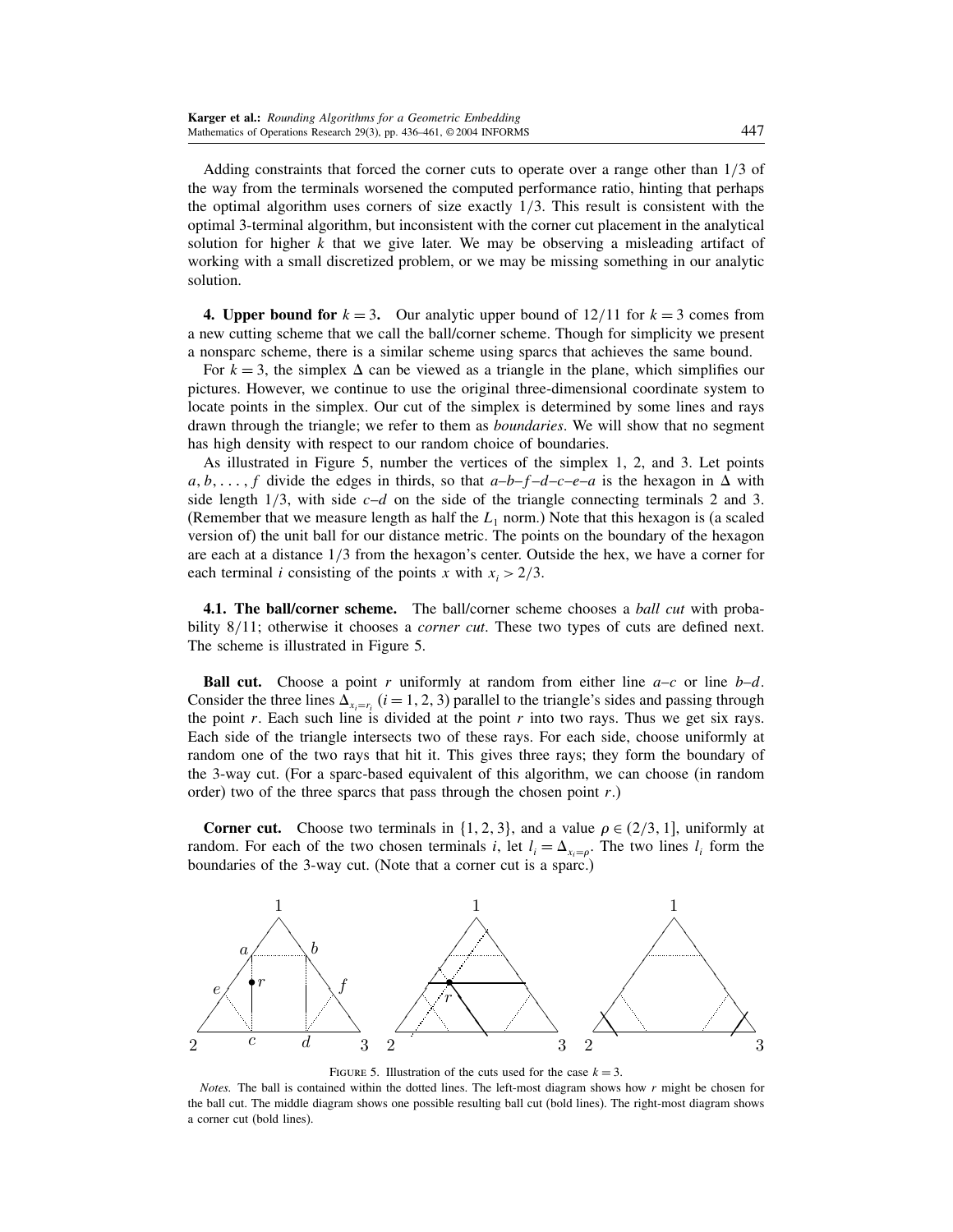4.2. Analysis. We first state two simple properties of the ball cut that we need to analyze the performance of the cutting scheme:

FACT 4.1. Each of the three coordinates of the random point  $r$  is uniformly distributed in  $[0, 2/3]$ .

FACT 4.2. Once r is chosen, each one of the six candidate rays connecting  $r$  to one side of the triangle is chosen with probability 1/2.

THEOREM 4.3. The maximum density of the ball/corner scheme is  $12/11$ , so  $\tau_3^* \le 12/11$ .

**PROOF.** We show that the expected density of any segment e is at most  $|e| \cdot 12/11$ . For the ball cuts, we use only the two facts claimed above. Since these two facts, as well as the corner cut scheme, are symmetric with respect to the three coordinates, it suffices to prove the claim only for a 1,2-aligned segment  $e$ . Further, we may assume that  $e$  is entirely contained in either a corner or the hex; for otherwise, as discussed in §2.1, we can just split  $e$  into corresponding pieces, calculating the density for each piece separately. We will consider several cases, depending on where e is located.

First, assume *e* is located entirely in the hex. Such a segment cannot be cut by a corner cut, so we need only consider the density when a ball cut is made and multiply by the probability of choosing a ball cut, namely,  $8/11$ . Assume a ball cut is made. Then e can only be cut by rays in  $\Delta_{x_i=r_i}$  for  $i=1, 2$ . By Fact 4.1,  $r_i$  is uniformly distributed in [0, 2/3]. Hence, the probability that  $\Delta_{x_i=r_i}$  goes through *e* is  $|e|/(2/3)$  since *e* is 1,2-aligned. If  $\Delta_{x_i=r_i}$  touches e, it is at a single point. By Fact 4.2, the ray of  $\Delta_{x_i=r_i}$  containing this point is picked for the cut with probability  $1/2$ . Thus the expected number of times  $e$  is cut is  $(8/11) \cdot 2 \cdot (|e|/(2/3)) \cdot 1/2 = (12/11)|e|.$ 

Exactly the same argument applies if the edge is in the corner closest to terminal 3. The ball cut contributes the same 12/11 density, while the corner cut contributes nothing (note that a 1,2-aligned edge is parallel to the line  $\Delta_{x_3=r_3}$ , so it cannot be cut by it).

Finally, suppose segment  $e$  is in the corner closest to terminal 1 (a symmetric argument applies if  $e$  is in the corner closest to terminal 2). In this case, if a ball cut is made, the above analysis applies except that only the line  $\Delta_{x_2=r_2}$  can cut e (the line  $\Delta_{x_1=r_1}$  never enters the corner), so the density contribution of the ball cut is halved to  $|e|(6/11)$ . But the edge can also be cut by a corner cut. A corner cut is chosen with probability 3/11. When it is, two of the three terminals are chosen, so terminal 1 is chosen with probability  $2/3$ . If terminal 1 is chosen, then, since the cutting line near terminal 1 is of the form  $\Delta_{x_1=1-p}$ , where p is chosen uniformly in [0, 1/3], the probability that the line cuts e is  $|e|/(1/3)$ . Thus, the expected number of times that the edge  $e$  is cut (by a ball cut or corner cut) is  $|e|(6/11) + (3/11) \cdot (2/3) \cdot (|e|/(1/3)) = |e|(12/11).$ 

#### 5. Lower bound for  $k = 3$ .

THEOREM 5.1. For  $k = 3$ , the minimum maximum density  $\tau_3^* \geq 12/11$ . Hence, the integrality gap for the geometric relaxation is 12/11.

Note that this theorem applies to all cutting schemes, not just sparcs. Thus, the scheme of the previous section is optimal.

PROOF. Fix  $N$  to be any positive integer. We construct an embedded weighted graph  $G_N$  with no 3-way cut of cost less than 12N, but with an embedding of cost  $11N + 1$ . This immediately demonstrates an integrality gap of  $12N/(11N + 1)$ . Furthermore, it implies that no cutting scheme has maximum density less than  $12N/(11N+1)$ , because by Lemma 2.1 such a cutting scheme applied to  $G_N$  would yield a 3-way cut with expected cost less than  $12N$ , a contradiction. Since N is arbitrary, the result follows. Our construction (for  $N = 7$ ) is shown in Figure 6.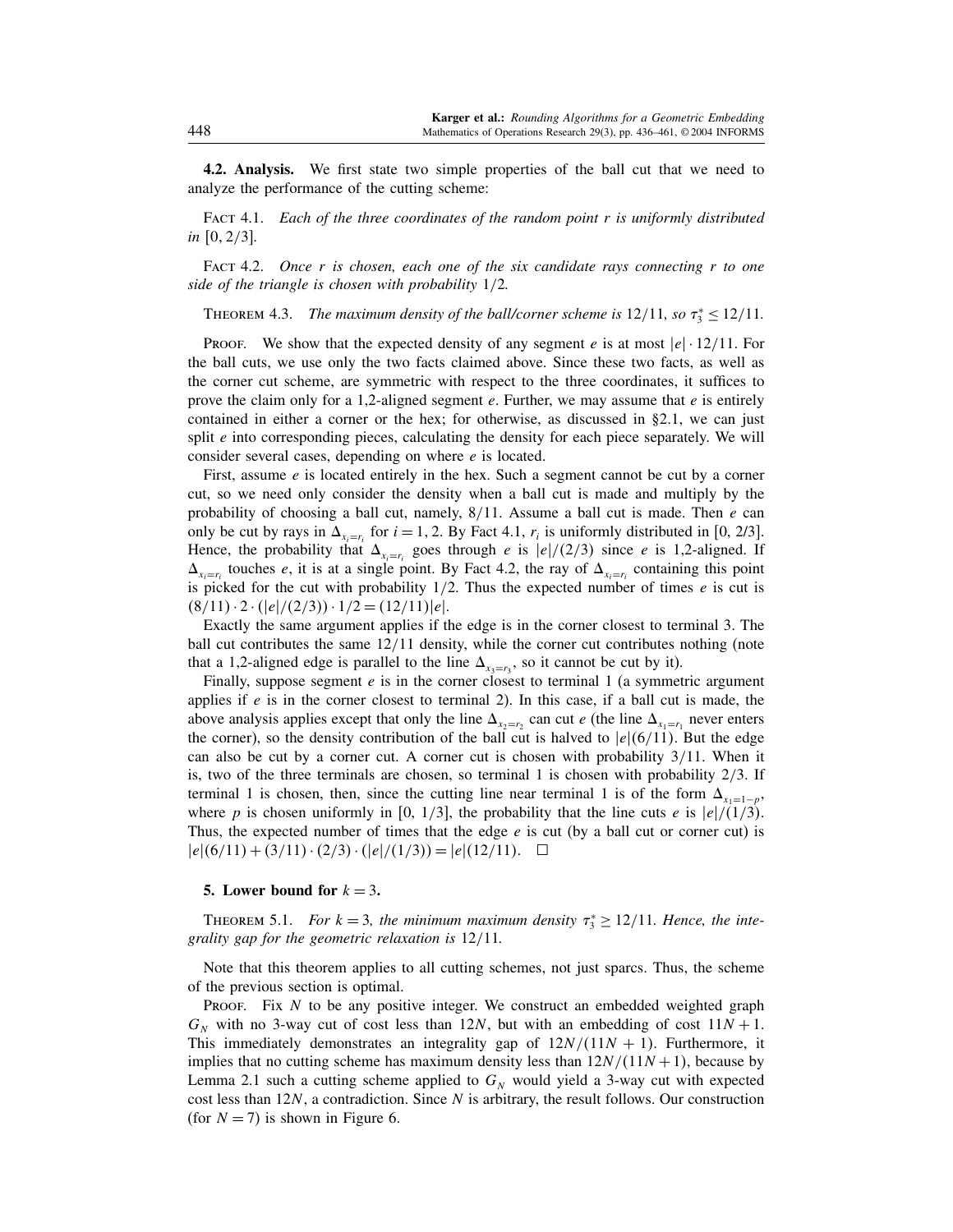

FIGURE 6. The lower bound for  $k = 3$  (here,  $N = 7$ ).

Notes. The paths from 2 to 3 are on the left. The entire graph is on the right. On the border, overlapping paths are drawn side by side for clarity, so line width represents edge cost.

For any pair of distinct terminals i, j and number  $d \in [0, 1]$ , define an embedded path  $p(i, j, d)$  as follows. Let l be the terminal in  $\{1, 2, 3\} - \{i, j\}$ , let a be the point on segment il at distance d from i, and let b be the point on segment jl at distance d from j. Then  $p(i, j, d)$  is the union of the three segments ia, ab, and bj.

We form the graph from 9N paths  $p(i, j, d)$  for  $0 \le d \le 2/3$ , where d is an integer multiple of  $1/(3N)$ . Although we describe the graph as a set of paths, technically it is a planar graph consisting of nodes and edges as follows: For every point in  $\Delta$  whose coordinates are integer multiples of  $1/(3N)$ , there is a node in the graph embedded at that point; for every pair of nodes embedded  $1/(3N)$  units apart, G has an edge with cost equal to the number of paths that pass through both nodes.

With this understanding, we now specify the graph. For each of the 3 distinct pairs of terminals  $i$ ,  $j$ , there are 3N paths. Of these paths, N run directly between the terminals; that is, there are N copies of  $p(i, j, 0)$ . The remaining 2N paths are the paths  $p(i, j, m/(3N))$ where  $m = 1, 2, ..., 2N$ .

The total cost of the embedding is the total length of the paths. Since a path  $p(i, j, m/(3N))$  has length  $1 + m/(3N)$ , a direct calculation shows that the total length of the paths is  $3[N + \sum_{m=1}^{2N} 1 + m/(3N)] = 11N + 1$ .

Next we lower bound the cost of any 3-way cut. Since the graph is planar, any minimal 3-way cut corresponds either to a disconnected cut (meaning that the cut is the union of two disjoint 2-way cuts, each separating some terminal from both other terminals), such as our upper bound's corner cut, or a connected cut (meaning that the cut edges give, in the planar dual, three paths connected at some central node and going to the three sides of the triangle), such as our upper bound's ball cut.

Any 3-way cut must cut all of the 9N paths at least once. To finish the proof, we will argue that for either type of 3-way cut (connected or not), at least  $3N$  paths are cut twice, so that the edges cut by the 3-way cut cost at least  $12N$ . This is easy to verify for a disconnected cut: a disconnected cut is the union of two 2-way cuts, so the 3N paths running between the two terminals that are cut off must be cut twice.

Now consider any connected cut. In the planar dual of  $G_N$ , the connected cut corresponds to a central node and three paths from the node to each side of the triangle. Let  $x = (x_1, x_2, x_3)$ be any point inside the face of  $G_N$  corresponding to the central node. Consider a path  $p(i, j, d)$  such that  $d \geq x_i$ , where  $l \neq i, j$ . That is, x is inside the cycle formed by the union of  $p(i, j, d)$  and  $p(i, j, 0)$ . Then the path  $p(i, j, d)$  is cut at least twice by the connected cut. For fixed *i* and *j*, the number of such paths (with  $d \ge x_i$ ) is  $\lfloor 2N - x_i 3N + 1 \rfloor > 2N - 3x_iN$ . Thus, the total number of such paths is more than  $6N - 3(x_1 + x_2 + x_3)N = 3N$ .  $\Box$ 

**6. Improvement for general k.** We now present an algorithm for an arbitrary number of terminals. While this algorithm seems unlikely to be the best possible, it improves on the previous best bound. As discussed in §2.3, the essential observation in this analysis is that many slices can capture an edge before it has a chance to be cut.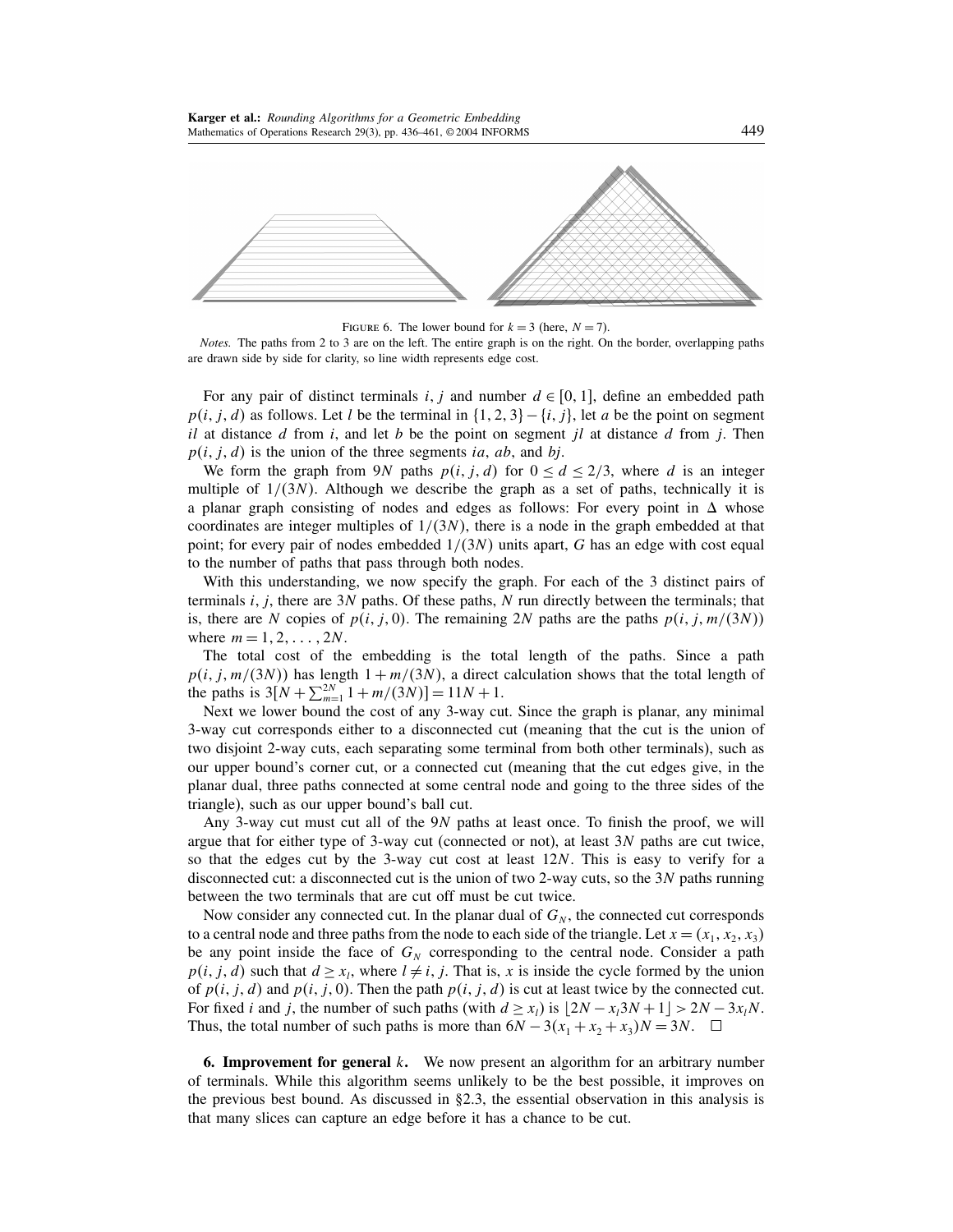THEOREM 6.1. For all k,  $\tau_k^* \leq 1.3438$ . Moreover, there is a k-way cut randomized approximation algorithm with an approximation guarantee of 1.3438.

Our bound improves on the Calinescu et al. (2000) bound of  $1.5 - 2/k$  for all  $k > 14$ . For  $k < 14$ , we show that  $\tau_k^* < 1.5 - 2/k$  by specializing the analysis for small k (see §6.1).

To prove the theorem, we will use a (sparc) cutting scheme; that is, we choose  $k$  slicing thresholds  $\rho_i$ , and apply the slices  $\Delta_{x_i=\rho_i}$  to a random permutation  $\sigma$  of the terminals. We are going to apply either an independent cut (ICUT) or a corner cut:

**ICUT.** Each  $\rho_i$  is chosen independently and uniformly in [0, 6/11].

**Corner cut.** All  $\rho_i$  are chosen equal to a single random  $\rho$  picked uniformly in [6/11, 1]. We will apply ICUT with probability  $\alpha = 0.667186$  and apply a corner cut with the remaining probability.

Before proving that the above sparc achieves a maximum density below 1.3438, as in Theorem 6.1, we first draw parallels to our scheme for  $k = 3$ . The corner cut is completely analogous, except that  $\rho$  is now chosen in the interval [6/11, 1] instead of [2/3, 1]. However, ICUT is very different from the ball cut. For example, the  $\rho_i$  are now independent, whereas they were highly dependent in the ball cut. The reader may wonder why we did not just generalize the ball/corner cut scheme. Corner cuts are only meaningful for  $\rho = (1/2, 1]$ since this is the region in which the  $\Delta_{x_i=\rho}$  are disjoint. On the other hand, the maximal ball of the k-simplex has center  $(1/k, \ldots, 1/k)$  and radius  $1/k$ . Already for  $k = 4$ , the simplex cannot be covered by a ball and corners, and for  $k$  large, the measure of the ball is vanishingly small. Hence, the concept of ball cuts is not really relevant for large  $k$ .

To bound the cutting density of our scheme, we will bound the density of every segment. As justified in §2.2, we consider a segment of length  $\epsilon > 0$ , and let  $\epsilon$  approach zero. As in the ball/corner scheme, by symmetry we can assume without loss of generality that the segment is 1,2-aligned.

Define  $d_k(x_1, \ldots, x_k)$  to be the density with which ICUT cuts a 1,2-aligned segment of infinitesimal length located at  $x_1, x_2, \ldots, x_k$ . We will show:

Lemma 6.2.

$$
d_k(x_1, \ldots, x_k) \leq \begin{cases} 2.014096 & \text{if } x_1, x_2 \leq 6/11, \\ 11/12 & \text{otherwise.} \end{cases}
$$

By Lemma 6.2, this combined scheme gives a density of  $2.014096\alpha$  for noncorner segments (since they are cut only if ICUT is used, and then only with probability 2.014096), and a density of  $(11/12)\alpha + (11/5)(1 - \alpha)$  for corner segments (combining their probabilities of being cut by the two schemes), for a maximum density of max $\{(2.014096)\alpha, (11/12)\alpha +$  $(11/5)(1 - \alpha)$   $\leq$  1.3438, proving Theorem 6.1. To finish the proof of Theorem 6.1, it remains only to prove Lemma 6.2.

ICUT's cumulative probability distribution function for any  $\rho_i$  is  $F(z) = \min\{(11/6)z, 1\}.$ The corresponding probability density function is

$$
F'(z) = \begin{cases} 11/6 & \text{if } z \in [0, 6/11], \\ 0 & \text{otherwise.} \end{cases}
$$

Consider a 1,2-aligned segment of length  $\epsilon$  with one end point fixed at  $x_1, x_2, \ldots, x_k$ . As  $\epsilon$  goes to zero, the density of this segment goes to

$$
(1) \t d_k(x_1,\ldots,x_k)=\frac{1}{k!}\sum_{\sigma}\bigg(F'(x_1)\prod_{i:\sigma(i)<\sigma(1)}[1-F(x_i)]+F'(x_2)\prod_{i:\sigma(i)<\sigma(2)}[1-F(x_i)]\bigg),
$$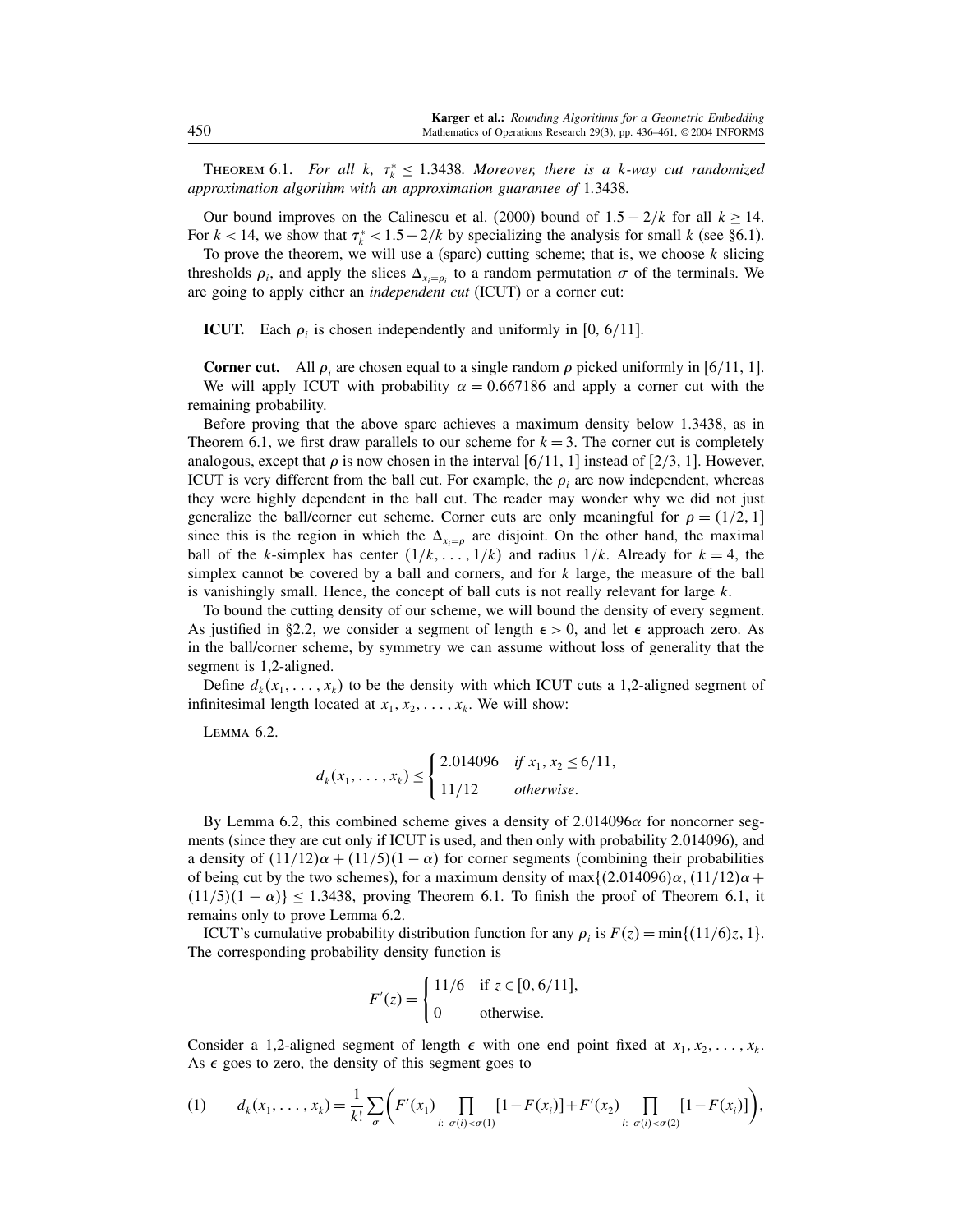where the sum is over all k! orderings of the terminals. This formula follows from Fact 2.5. The first term measures the probability that the segment is cut by terminal 1, which happens if the slice for terminal 1 goes through the segment while all slices preceding terminal 1 in the ordering fail to capture the segment. The second term similarly measures the probability that the segment is cut by terminal 2. Considering the slices for terminals other than 1 and 2 is the crucial element in improving the density bound of  $3/2$  for large k. The formula assumes that F is continuous around each  $x_i$  and that F' is continuous in an open region around  $x_1$  and  $x_2$ . The latter is not the case around 6/11. However, as discussed §2.1, we may assume that all segments e considered have been subdivided so that for each  $i = 1, 2$ , either max  $x_i \le 6/11$  or min  $x_i > 6/11$ .

Note that  $d_k(x_1, \ldots, x_i, 0, \ldots, 0) = d_i(x_1, \ldots, x_i)$  (provided  $i \ge 2$ ), because  $x_j = 0$ implies terminal j cannot save the edge. Note also that  $d_k$  is symmetric with respect to the variables  $x_i$  for  $i > 2$ . Define

$$
D_k(x_1, x_2) \doteq \max_{x_3, \dots, x_k} d_k(x_1, x_2, \dots, x_k),
$$
  
\n
$$
C_k(x_1, x_2) \doteq d_k(x_1, x_2, c, \dots, c) \quad \text{where } c = (1 - x_1 - x_2)/(k - 2),
$$
  
\n
$$
D_{\infty}(x_1, x_2) \doteq \lim_{k \to \infty} D_k(x_1, x_2),
$$
  
\n
$$
C_{\infty}(x_1, x_2) \doteq \lim_{k \to \infty} C_k(x_1, x_2).
$$

In these definitions,  $(x_1, x_2, \ldots, x_k)$  is required to lie in the k-simplex.

 $D_k(x_1, x_2)$  is the maximum density of any 1,2-aligned infinitesimal segment with an end point whose first two coordinates are  $x_1, x_2$ . Note that the maximum is well defined and achieved by some  $x_3, \ldots, x_k$  because the simplex is closed under limits.

To understand ICUT, our first goal is to characterize  $D_k$ . We consider  $C_k$  as it is one candidate for  $D_k$ .

LEMMA 6.3.  $D_k(x_1, x_2) \le D_{k+1}(x_1, x_2)$  for all k.

PROOF. max  $d_k(x_1, ..., x_k) = \max_{k=1} d_{k+1}(x_1, ..., x_k, 0) \le \max_{k=1} d_{k+1}(x_1, ..., x_k, x_{k+1}).$ Thus for fixed  $x_1, x_2, \langle D_2(x_1, x_2), D_3(x_1, x_2), \dots \rangle$  is a nondecreasing sequence bounded from above (by 2). This implies that  $D_{\infty}$  is well defined. We will see later that  $C_{\infty}$  is also well defined.

Next we show that for fixed  $x_1$  and  $x_2$ , the maximum for  $d_k$  occurs at either the "central" point"  $x_1, x_2, c, c, \ldots, c$  or the "three-terminal" point  $x_1, x_2, 1 - x_1 - x_2, 0, \ldots, 0$ .

Lemma 6.4.

$$
d_k(x_1, \ldots, x_k) \leq \begin{cases} C_k(x_1, x_2) & \text{if } \forall i > 2 \colon x_i \leq 6/11, \\ C_3(x_1, x_2) & \text{if } \exists i > 2 \colon x_i \geq 6/11. \end{cases}
$$

PROOF. Fix  $x_1$  and  $x_2$ . Let  $c = (1 - x_1 - x_2)/(k - 2)$ .

Claim 1. Among all  $x_3, \ldots, x_k$  such that  $0 \le x_i \le 6/11$  for all  $i > 2$  (and  $x_1, x_2, \ldots, x_k$ is in the simplex), the unique maximizer of  $d_k(x_1, x_2, x_3, \ldots, x_k)$  satisfies  $x_3 = x_4 = \cdots =$  $x_k$ , so it is equal to  $C_k(x_1, x_2)$ .

Suppose for contradiction that some other such  $x_3, x_4, \ldots, x_k$  maximizes  $d_k$ . Then  $x_i < x_j$ for some  $i, j > 2$ . Consider a function of  $x_i$  and  $x_j$  (holding the other coordinates fixed)

(2) 
$$
d_k(x_1, \ldots, x_k) = p + q[1 - F(x_i)] + r[1 - F(x_j)] + s[1 - F(x_i)][1 - F(x_j)],
$$

where p, q, r and s are nonnegative and independent of  $x_i$  and  $x_j$ . Furthermore  $q = r$ because  $d_k$  is symmetric in  $x_i$  and  $x_j$ . Consider increasing  $x_i$  and decreasing  $x_j$  at equal rates. This maintains  $0 \le x_i, x_j \le 6/11$  but increases  $d_k$  at a rate proportional to

$$
q[F'(x_j) - F'(x_i)] + s(F'(x_j)[1 - F(x_i)] - F'(x_i)[1 - F(x_j)]
$$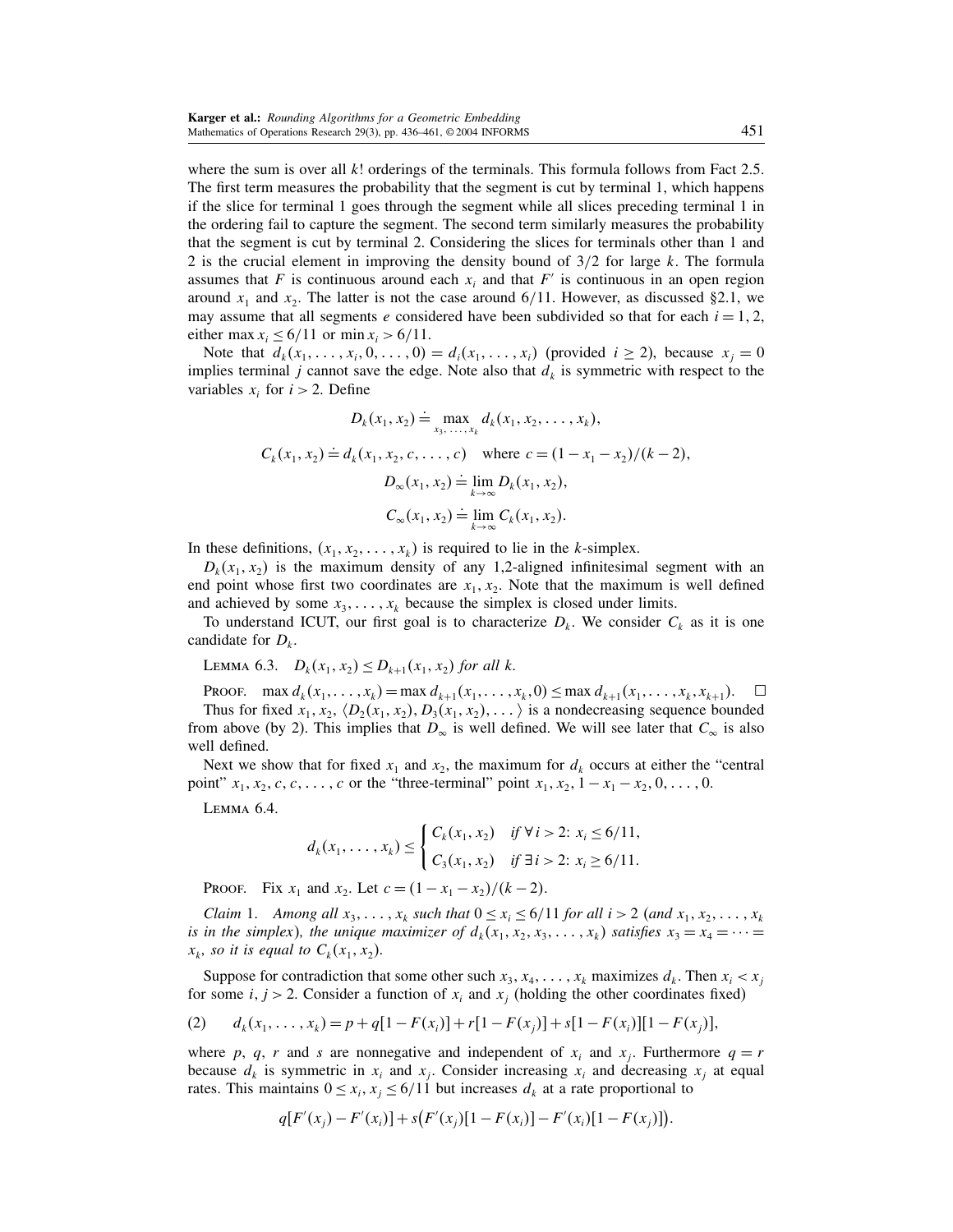This is positive because  $F'(z) = 11/6$  for  $z < 6/11$  and  $F(x_j) > F(x_i)$  (recall that  $x_i < x_j \le$ 6/11). This contradicts the choice of  $x_3, \ldots, x_k$ .

Claim 2. Among all  $x_3, \ldots, x_k$  such that  $x_i \ge 6/11$  for some  $i > 2$  (and  $x_1, \ldots, x_k$  is in the simplex), the unique maximizer of  $d_k(x_1, x_2, x_3, \ldots, x_k)$  satisfies  $x_i = 1 - x_1 - x_2$  and  $x_j = 0$  for  $j \neq i$ , so it is equal to  $C_3(x_1, x_2)$ .

Suppose for contradiction that some other such  $x_3, x_4, \ldots, x_k$  maximizes  $d_k$ . Fix some  $j > 2$  such that  $0 < x_j < 6/11 \le x_i$ . Since by assumption  $x_i \ge 6/11$ , we have  $F(x_i) = 1$  and thus the expression (2) reduces to  $p + r(1 - F(x_j))$ . If we increase  $x_i$  and decrease  $x_j$  at the same rate, the rate of increase in  $d_k$  is  $rF'(x_j) > 0$ , contradicting the choice of  $x_3, \ldots, x_4$ .

The two claims together prove the lemma.  $\Box$ 

LEMMA 6.5. For 
$$
k \ge 4
$$
,  $C_k(x_1, x_2) \le C_{k+1}(x_1, x_2)$ .

PROOF.

$$
C_k(x_1, x_2) = d_k(x_1, x_2, c, \dots, c)
$$
  
=  $d_{k+1}(x_1, x_2, c, \dots, c, 0)$   
 $\leq C_{k+1}(x_1, x_2).$ 

Here  $c = (1 - x_1 - x_2)/(k - 2)$ . The last inequality follows from Lemma 6.4 (using  $c \le$  $1/2 < 6/11$ ).  $\square$ 

An immediate corollary is that  $C_{\infty}(x_1, x_2)$  is well defined and  $C_k(x_1, x_2) \leq C_{\infty}(x_1, x_2)$ for all k. Using this and Lemma 6.4, to bound  $D_{\infty}$  it suffices to bound  $C_3$  and  $C_{\infty}$ . We begin with  $C_{\infty}$ .

Lemma 6.6.

$$
C_{\infty}(x_1, x_2) \le \begin{cases} 2.014096 & \text{if } x_1, x_2 \le 6/11, \\ 11/12 & \text{otherwise.} \end{cases}
$$

PROOF. Fix  $x_1$  and  $x_2$ . Our first goal is to derive a closed-form expression for  $C_k(x_1, x_2)$ for any k. Fix k for now and let  $x_i = c = (1 - x_1 - x_2)/(k - 2)$  for  $i > 2$ .

For  $j = 1, 2$ , let  $S_j$  denote the probability that the segment at  $(x_1, x_2, \ldots, x_k)$  is not captured by a terminal other than  $j$  before terminal  $j$ 's cut is made:

$$
S_j \doteq \frac{1}{k!} \sum_{\sigma} \prod_{i: \sigma(i) < \sigma(j)} (1 - F(x_i)).
$$

Then  $C_k(x_1, x_2) = S_1 F'(x_1) + S_2 F'(x_2)$ .

We will derive a closed-form expression for  $S_1$  (and by symmetry for  $S_2$ ). Recall that  $x_i = c$  for  $i > 2$ . We thus rewrite

$$
S_1 = \frac{1}{k} \sum_{q=0}^{k-1} \left( \frac{q}{k-1} [1 - F(c)]^{q-1} [1 - F(x_2)] + \left( 1 - \frac{q}{k-1} \right) [1 - F(c)]^q \right).
$$

Here we condition on q, the number of i such that  $\sigma(i) < \sigma(1)$ . Note that q is uniform in  $\{0, 1, \ldots, k-1\}$  while  $q/(k-1)$  is the probability that  $\sigma(2) < \sigma(1)$ , given q. A change of variables and rewriting give

$$
S_1 = \left(1 + \frac{1 - F(x_2)}{k - 1}\right) \sum_{q=0}^{k-2} \frac{[1 - F(c)]^q}{k} - F(x_2) \sum_{q=0}^{k-2} \frac{q[1 - F(c)]^q}{k^2 - k}.
$$

Now we let  $k \to \infty$ . The two sums above have standard closed forms that tend respectively to

 $[1 - e^{-a}]a^{-1}$  and  $[1 - (1 + a)e^{-a}]a^{-2}$ ,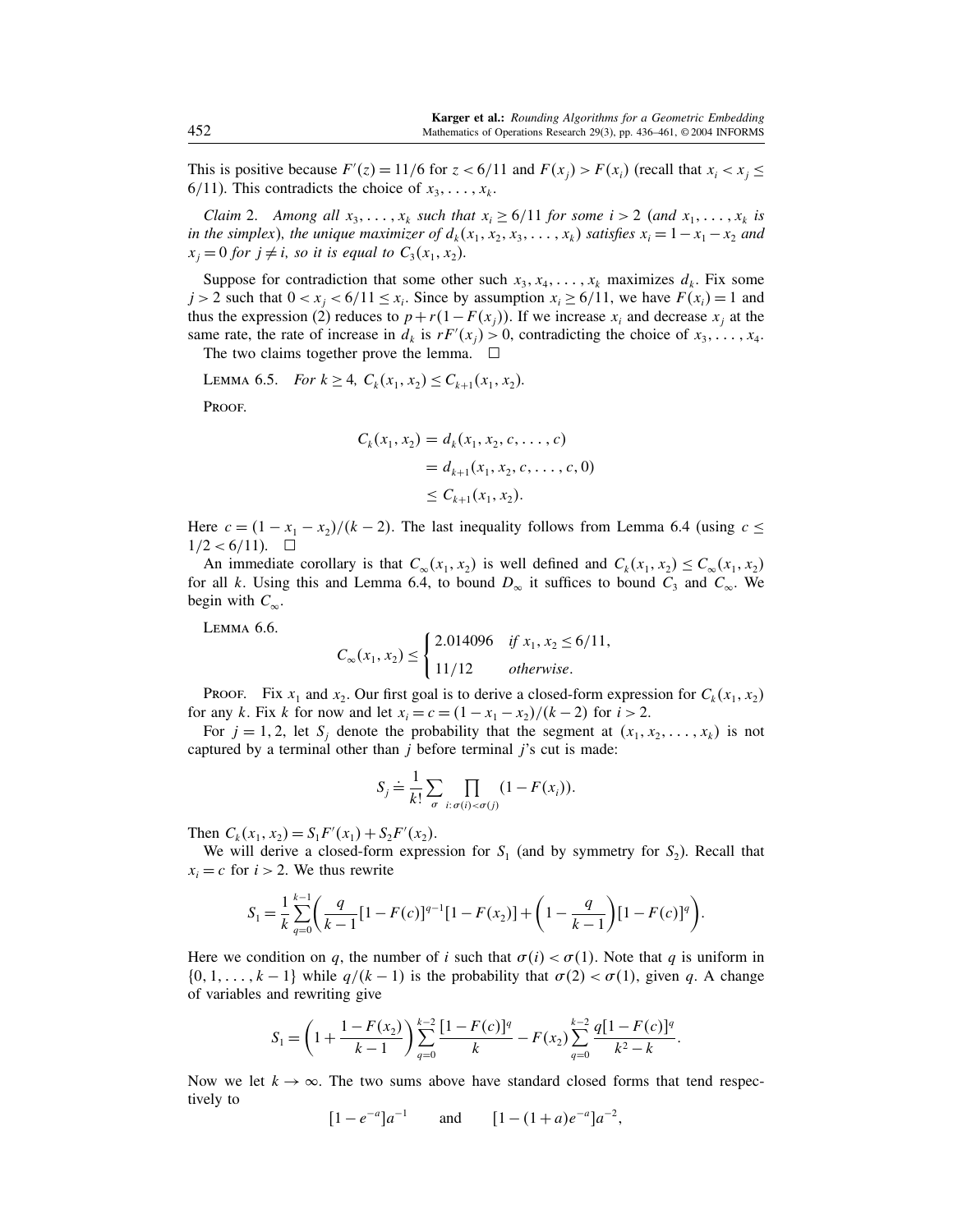where  $a = \lim_{k \to \infty} kF(c) = (1 - x_1 - x_2)F'(0)$ . Thus, as  $k \to \infty$ ,

$$
S_1 \rightarrow [1 - e^{-a}]a^{-1} - F(x_2)[1 - (1 + a)e^{-a}]a^{-2}.
$$

Of course  $S_2$  tends to the above with  $x_1$  replacing  $x_2$ . This gives us our closed-form expression for  $C_{\infty}(x_1, x_2)$ :

(3) 
$$
C_{\infty}(x_1, x_2) = [F'(x_1) + F'(x_2)] \times \frac{1 - e^{-a}}{a}
$$

$$
- [F'(x_1)F(x_2) + F'(x_2)F(x_1)] \times \frac{1 - (1 + a)e^{-a}}{a^2},
$$

where  $a = (1 - x_1 - x_2)F'(0)$ .

The above equality holds for any suitably well-behaved  $F$ . Using this closed form and our particular choice of F, we now show the two desired bounds on  $C_{\infty}$ .

Case 1.  $x_1, x_2 \le 6/11$ . In this case  $a = (11/6)(1 - x_1 - x_2)$ ,  $F'(x_1) = F'(x_2) = 11/6$ , and  $F(x_1) + F(x_2) = (11/6)(x_1 + x_2) = 11/6 - a$ . So (3) gives

$$
C_{\infty}(x_1, x_2) = \frac{11}{3} \frac{1 - e^{-a}}{a} - \frac{121}{36} \left( 1 - \frac{6}{11} a \right) \frac{1 - (1 + a)e^{-a}}{a^2},
$$

where  $a = (11/6)(1 - x_1 - x_2)$  so  $a \in [0, 11/6]$ . Let  $C(a) = C_\infty(x_1, x_2)$ . In the rest of this case (Case 1), we will prove that  $C(a) \le 2.014096$  for  $a \in (0, 11/6)$ . The cases  $a = 0$ and  $a = 11/6$  follow by the continuity of C. The claim is "obvious" from a plot but the somewhat technical proof appears below.

We show that  $C(a)$  is strictly concave for  $a \in (0, 11/6)$ . It therefore has a unique maximum at some  $a_0$ , where  $C'(a_0) = 0$ . By substitution,  $C'(0.294) \ge 0.00045 > 0$  and  $C'(0.295) \le -0.00009 < 0$ , so  $a_0 \in (0.294, 0.295)$ . Hence

$$
\max_{a \in [0, 11/6]} C(a) \le C(0.295) - 0.001 \cdot C'(0.295) \le 2.014096.
$$

To show  $C(a)$  is strictly concave, we show that  $C''(a)$  is strictly negative. Now,

$$
C'(a) = \frac{11}{36} \frac{7e^{-a}a^2 - 18a - 4e^{-a}a}{a^3} + \frac{11}{36} \frac{6e^{-a}a^3 + 22 - 22e^{-a}}{a^3},
$$

and

$$
C''(a) = -\frac{11}{36a^4}(7e^{-a}a^3 + 3e^{-a}a^2 - 36a - 30e^{-a}a + 6e^{-a}a^4 + 66 - 66e^{-a}).
$$

To show that  $C''(a)$  is negative, it suffices to prove that

$$
D(a) = -7e^{-a}a^{3} - 3e^{-a}a^{2} + 36a + 30e^{-a}a - 6e^{-a}a^{4} - 66 + 66e^{-a}
$$

is negative. By substitution,  $D(0) = 0$  and  $D(11/6) = 0$ , so it suffices to show that D' has only one zero  $a_1$ ,  $D'(a) < 0$  for  $a < a_1$  and  $D'(a) > 0$  for  $a > a_1$ . Here

$$
D'(a) = -17e^{-a}a^3 - 18e^{-a}a^2 - 36e^{-a}a + 36 - 36e^{-a} + 6e^{-a}a^4
$$

and  $D''(a) = e^{-a}a^2(-6a^2 + 41a - 33)$ . For  $a \in (0, 11/6]$ , D'' has only one zero  $a_2 =$  $(41 - \sqrt{889})/12 \approx 0.93$  and  $D''(a) < 0$  for  $a < a_2$  and  $D''(a) > 0$  for  $a > a_2$ . That is, D' is first decreasing and then increasing. Since  $D'(0) = 0$  and  $D'(11/6) \ge 4.108 > 0$ , it follows that D' has only one zero  $a_1$  for  $a \in (0, 11/6]$ .

*Case* 2.  $x_1$  or  $x_2 \ge 6/11$ . Assume  $x_1 \ge 6/11$  (the case  $x_2 \ge 6/11$  is symmetric). In this case,  $F'(x_1) = 0$  and  $F(x_1) = 1$ , so we get

$$
C_{\infty}(x_1, x_2) = \frac{11}{6} \frac{1 - e^{-a}}{a} - \frac{11}{6} \frac{1 - (1 + a)e^{-a}}{a^2}.
$$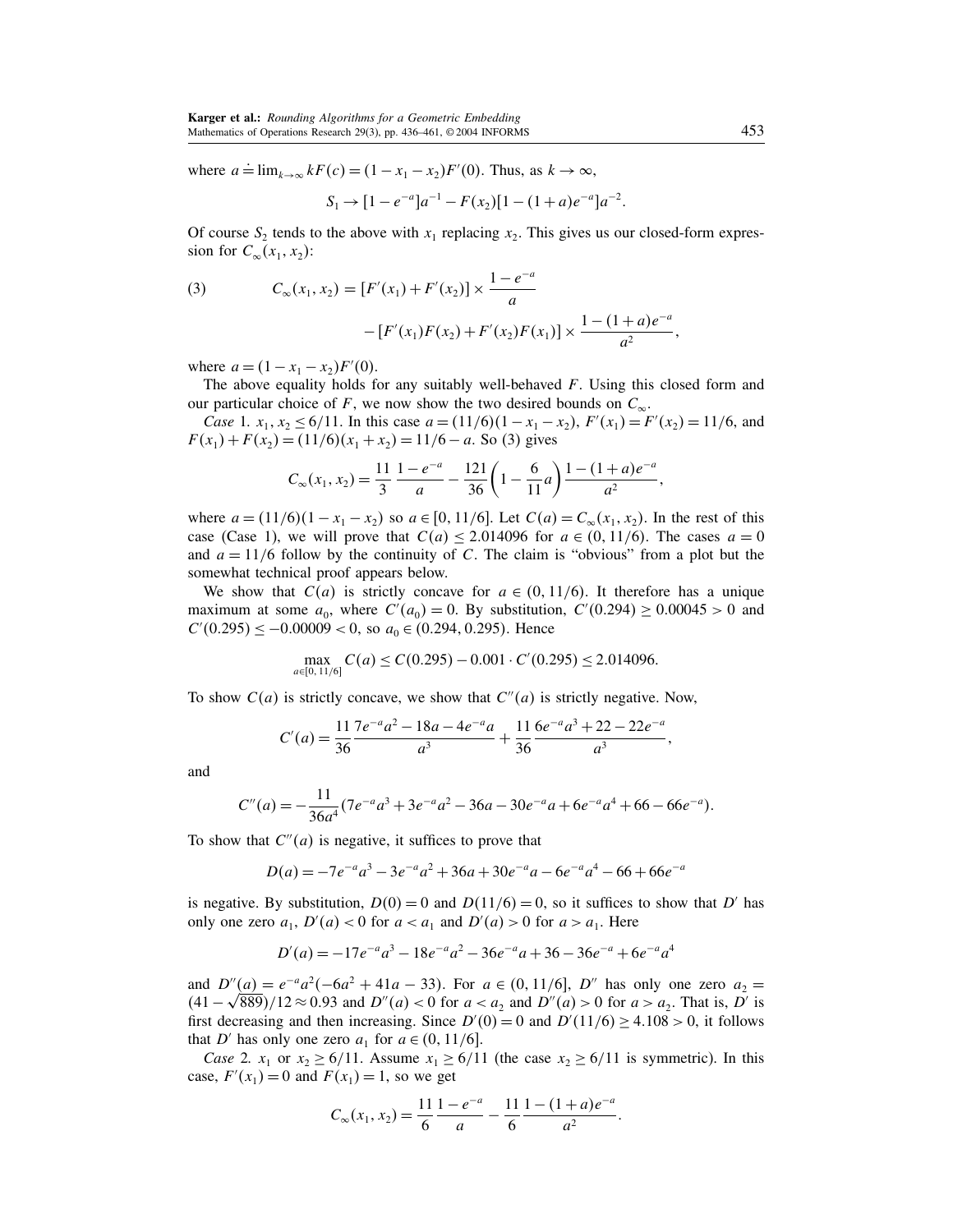As before, let  $C(a) = C_{\infty}(x_1, x_2)$ . We will prove that  $C(a) \le 11/12$  for  $a \in [0, 11/6]$ . First,  $\lim_{a\to 0} C(a) = 11/12$ , so  $C(a) \le 11/12$  follows if we can show that  $C'(a) \le 0$  for  $a \in (0, 11/6]$ . We have

$$
C'(a) = \frac{11}{6a^3}(-a - e^{-a}a + 2 - 2e^{-a}).
$$

Define  $E(a) = -a - e^{-a}a + 2 - 2e^{-a}$ . Since  $11/6a^3 > 0$  for  $a > 0$ ,  $C(a) \le 0$  if and only if  $E(a) \le 0$ . Since  $E(0) = 0$ , we can infer  $E(a) \le 0$  if  $E'(a) \le 0$  for all  $a \in (0, 11/6]$ . We have  $E'(a) = -1 + e^{-a}(a+1)$ . Note that  $E'(0) = 0$ , so  $E'(a) \le 0$  follows if  $E''(a) \le 0$  for  $a \in (0, 11/6]$ . We have  $E''(a) = -e^{-a}a$ , so  $E''(a) \le 0$ . We conclude that  $C_{\infty}(x_1, x_2) \le 11/6$ if  $x_1 > 6/11$ .  $\Box$ 

Lemmas 6.4 through 6.6 prove that, for x such that  $x_i \le 6/11$  for all  $i > 2$ ,

$$
d_k(x_1, ..., x_k) \le C_\infty(x_1, x_2)
$$
  
\n
$$
\le \begin{cases} 2.012096 & \text{if } x_1, x_2 \le 6/11, \\ 11/12 & \text{otherwise.} \end{cases}
$$

The remaining case is when  $x_i \ge 6/11$  for some  $i > 2$ . In this case by Lemma 6.4,

 $d_k(x_1, \ldots, x_k) \leq C_3(x_1, x_2) = d_3(x_1, x_2, 1 - x_1 - x_2)$ 

and  $x_1 + x_2 \le 5/11$ . Thus, to finish the proof of the theorem, it suffices to show the following lemma.

LEMMA 6.7. If  $x_1 + x_2 \le 5/11$ , then  $C_3(x_1, x_2) \le 11/6 \le 2.012096$ .

PROOF. Let  $x_3 = 1 - x_1 - x_2 \ge 6/11$ .

Then  $F(x_3) = 1$  while  $F(x_1) = (11/6)x_1$ ,  $F(x_2) = (11/6)x_2$ , and  $F'(x_1) = F'(x_2) = 11/6$ . By inspection of (1),  $C_3(x_1, x_2) = d_3(x_1, x_2, x_3) = (1/6)(11/6)[6 - (11/6)(x_1 + x_2)] \le$ 11/6.  $\square$ 

This proves Lemma 6.2.

**6.1. Improvements for small values of k.** For particular values of k it is possible to refine the analysis in the proof of Theorem 6.1 to get improved bounds. In this case it is useful to modify the algorithm so that it only uses  $k - 1$  cuts instead of k. In particular, we do not use the cut for the terminal j with  $\sigma(j) = k$ . The analysis for this modified algorithm goes similarly, with our definitions appropriately modified to reflect that we are using  $k - 1$ instead of k cuts.

Then, instead of passing to the limit,  $C_k(x_1, x_2)$  can be evaluated directly. Following this approach we obtained the following performance guarantees for particular  $k$ :

| k  | Corner<br>placement | <b>ICUT</b><br>probability | Bound |
|----|---------------------|----------------------------|-------|
| 3  | 0.641               | 0.675                      | 1.131 |
| 4  | 0.607               | 0.663                      | 1.189 |
| 5  | 0.588               | 0.659                      | 1.223 |
| 6  | 0.576               | 0.659                      | 1.244 |
| 7  | 0.565               | 0.657                      | 1.258 |
| 8  | 0.557               | 0.656                      | 1.269 |
| 9  | 0.557               | 0.659                      | 1.277 |
| 10 | 0.557               | 0.661                      | 1.284 |
| 12 | 0.554               | 0.661                      | 1.293 |
| 20 | 0.554               | 0.666                      | 1.314 |
| 35 | 0.550               | 0.666                      | 1.327 |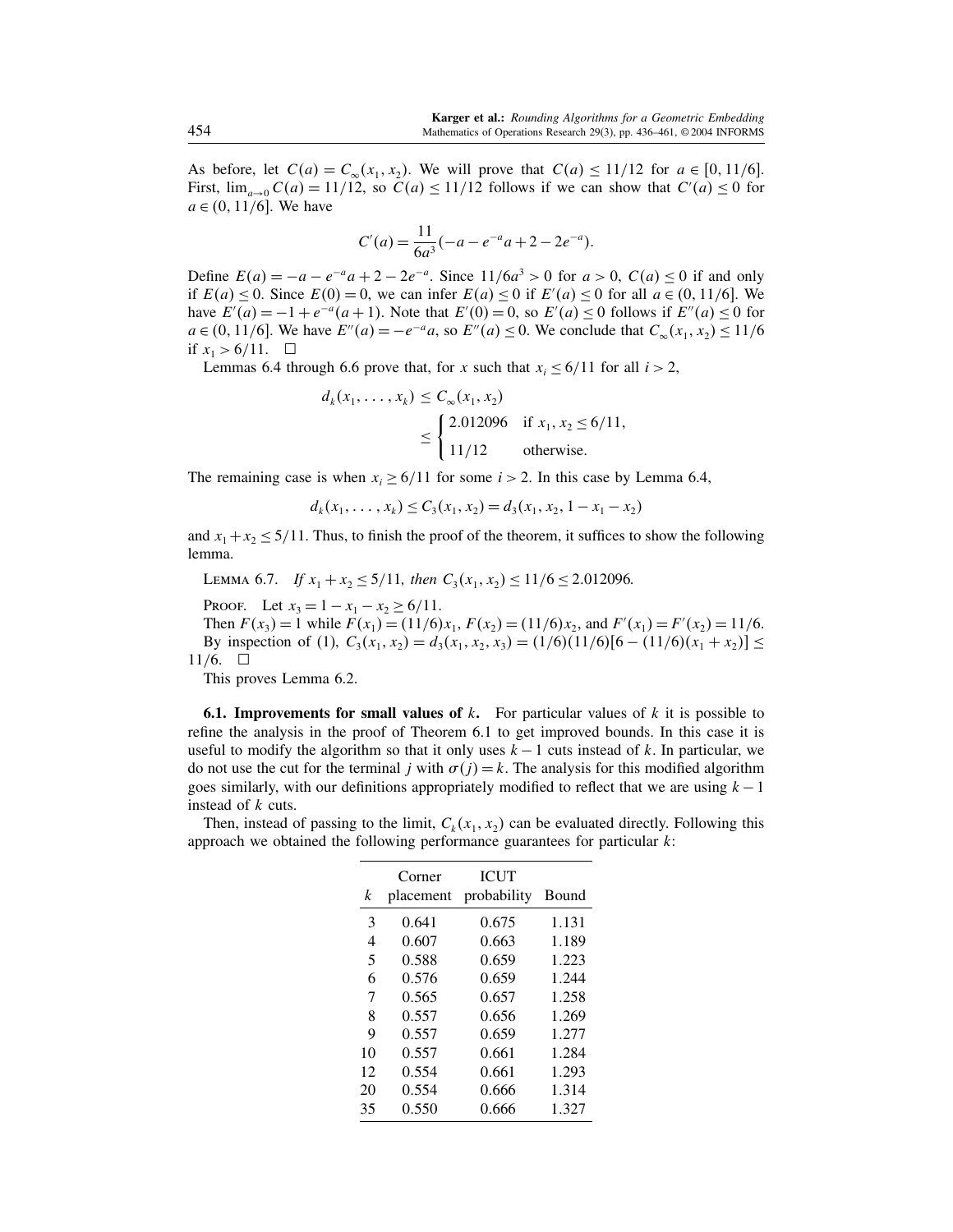"Corner placement" is the placement of the corner (analogous to 6/11) and "ICUT probability" is the probability of choosing ICUT. These parameters were chosen to try to minimize the resulting bound on the performance ratio, shown under "bound." These numbers are approximate; the ratios were evaluated numerically without formal verification.

7. Conclusion. We have provided a better analysis of an embedding relaxation for the multiway cut problem. We have exactly determined the integrality gap for the 3-terminal problem, and given an approximation algorithm achieving the bound. For larger values of  $k$ , we have defined a class of cutting schemes called sparcs that, through a combination of nonuniform and dependent rounding, provide better approximation ratios than the best previous schemes. However, the question of the exact integrality gap remains open.

## 8. Appendix.

PROOF OF THEOREM 2.3. We show that there necessarily exists a cutting scheme whose maximum density equals the integrality gap of the relaxation. The basis of this proof is that the two quantities are solutions to dual linear programs. Although the linear programs are infinite, we show they have no duality gap.

Interestingly, most of the proof holds in the following more general setting: We have a nonnegative real vector  $x$  representing a relaxed solution to some problem. There is a set S of allowable solutions (also nonnegative real vectors), and we want to round x to some solution  $y \in S$ . The method for rounding x is represented by a *randomized rounding scheme*, which is simply a probability distribution P on S.

We assume that the *cost* of x is given by  $w \cdot x = \sum_i w_i x_i$  for some nonnegative weight function w, and likewise the cost of any  $y \in S$  is  $w \cdot y$ . We want to choose a *single* rounding scheme  $P$  that has a good performance ratio against *all* possible weight functions  $w$ . (We will see that this is analogous to choosing a *single* rounding scheme of the simplex that has good performance ratio against all embedded graphs.)

Define the performance ratio of a rounding scheme  $P$  to be

$$
\sup_{w}\frac{E_{y\in P}[w\cdot y]}{w\cdot x}.
$$

(This corresponds to the maximum density of a cutting scheme.) Here the notation  $E_{y \in P}[w \cdot y]$ signifies the expectation over  $y \in S$  chosen according to the probability distribution P.

Define the integrality gap to be

$$
\sup_{w}\frac{\inf_{y\in S}w\cdot y}{w\cdot x},
$$

the worst-case ratio of the minimum-cost of any true solution to the cost of the relaxed solution.

Lemma 8.1. The performance ratio can be reformulated as

$$
\sup_{w} \frac{E_{y \in P}[w \cdot y]}{w \cdot x} = \sup_{i} \frac{E_{y \in P}[y_i]}{x_i}
$$

.

In the case of a k-cut, each index i corresponds to a "seglet" (edge of the divided simplex), and w corresponds to an embedded graph  $(w<sub>i</sub>$  corresponds to the number, or total weight, of edges embedded along seglet  $i$ ). In that case the lemma says that, to check the performance guarantee of a rounding scheme, it suffices to check it for each seglet.

The proof is similar to the observation regarding two-player zero-sum matrix games that once one player has fixed their mixed strategy, the other player has an optimal mixed strategy that is pure.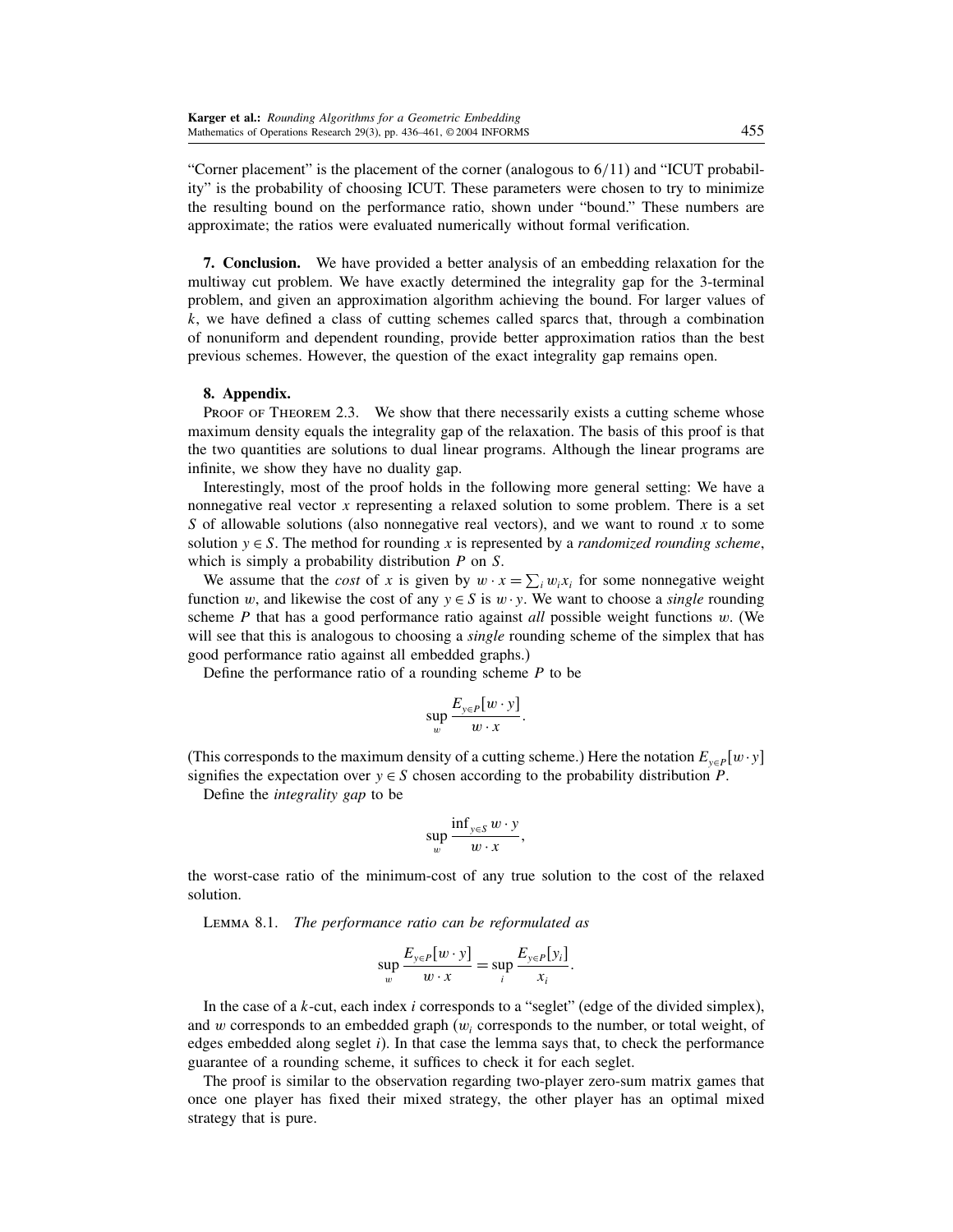Proof. Clearly the left-hand side is greater than or equal to the right-hand side (take  $w$  to be any of the *i* unit vectors with a single coordinate equal to 1 and the others 0). To finish we show that the left-hand side is at most the right-hand side for any fixed  $w$ .

Fix w. Let  $\lambda$  equal the right-hand side above. Note that by linearity of expectation, the left-hand side is

$$
\frac{\sum_i w_i E_{y \in P}[y_i]}{w \cdot x}.
$$

By the definition of  $\lambda$ ,  $E_{y \in P}[y_i] \leq \lambda x_i$ , so the quantity above is at most

$$
\frac{\sum_i w_i \lambda x_i}{w \cdot x} = \lambda. \quad \Box
$$

THEOREM 8.2. If S and the dimension of x are finite, then there exists a rounding scheme P whose performance ratio equals the integrality gap.

Proof. Let  $P_y$  be the probability that we choose solution y. Choosing an optimum rounding scheme is equivalent to the following linear program:

minimize  $\tau$ 

$$
\text{subject to } \begin{cases} \sum_{y \in S} P_y \frac{y_i}{x_i} \le \tau & (\forall i), \\ \sum_{y \in S} P_y = 1, \\ P_y \ge 0 & (\forall y \in S). \end{cases}
$$

The dual of this program is

maximize 
$$
\lambda
$$
  
\n  
\n
$$
\sum_{i} q_{i} \frac{y_{i}}{x_{i}} \geq \lambda \quad (\forall y \in S),
$$
\nsubject to\n
$$
\sum_{i} q_{i} = 1,
$$
\n
$$
q_{i} \geq 0 \quad (\forall i).
$$

By the change of variables  $w_i = q_i/x_i$ , this is equivalent to

maximize 
$$
\lambda
$$
  
\n
$$
\text{subject to } \begin{cases}\n\sum_{i} w_i y_i \ge \lambda & (\forall y \in S), \\
\sum_{i} w_i x_i = 1, \\
w_i \ge 0 & (\forall y \in S).\n\end{cases}
$$

But it is easy to verify that this is equivalent to the problem of choosing a weight function w to achieve the integrality gap. If x and the vectors in S are finite-dimensional and S is finite, then strong duality implies that the linear programs have equal values.  $\Box$ 

Next we describe how this relates to the rest of the paper. Define edge set  $\mathscr E$  to be all edges (pairs of points) in the simplex. Define  $x_e = |e|$  for  $e \in \mathcal{E}$ . Define S to contain the characteristic vectors  $y(C)$  of k-way cuts C of the simplex:  $y_e(C) = 1$  if e is cut by  $C$  and 0 otherwise. An embedding of a particular weighted graph  $G$  in the simplex then corresponds to a particular weight function  $w(G)$ , where  $w_e(G)$  equals the total weight of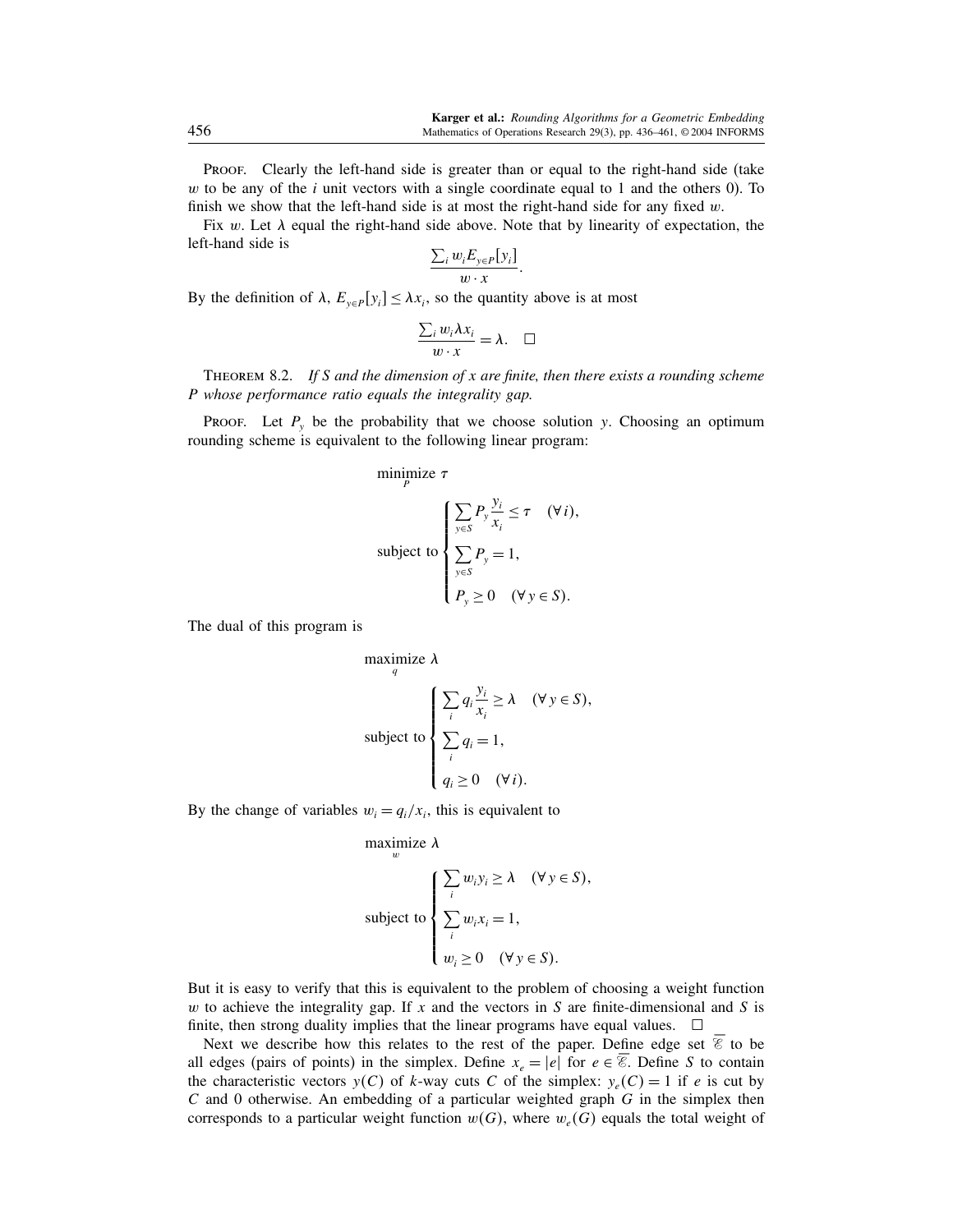| General setting                                      | $k$ -way cut |                                                |
|------------------------------------------------------|--------------|------------------------------------------------|
|                                                      |              | $w \leftrightarrow$ embedded G                 |
|                                                      |              | $w \cdot x = \text{vol}(G)$                    |
|                                                      |              | $y \in S \leftrightarrow k$ -way cut of G      |
|                                                      |              | $w \cdot y = \csc{b}$ cost of k-way cut C of G |
| Rounding scheme $P \leftrightarrow$ Cutting scheme P |              |                                                |
| inf <sub>p</sub> performance ratio of $P = \tau_k^*$ |              |                                                |
|                                                      |              | Integrality $gap$ = Integrality gap            |

Thus, if S and the dimension of x were finite, we could conclude by the theorem that the  $\tau_k^*$  equals the integrality gap of the relaxation. This yields an immediate corollary:

Corollary 8.3. For input graph instances of any bounded size, there is a rounding scheme whose performance is equal to the integrality gap of the relaxation.

PROOF. Consider the set of all graphs whose size is bounded by some quantity. Each has a bounded number of vertices, and the (rational) weights on the graph are also of bounded size. The linear programming relaxation thus also has bounded size. It follows that any vertex solution to the linear programming relaxation, which assigns embedding coordinates to all the vertices, has bounded size—meaning that the coordinates are rational numbers of bounded size. The set of coordinates at which vertices might be located in an optimal embedding therefore forms a discrete grid within the simplex, with a finite number of points. The embedded edges connect these points, so there is a finite number of embedded edges in the optimal solution. An input instance is determined entirely by the weights assigned to these edges, so it has finite dimension. Similarly, for the purposes of rounding we need only consider k-way partitions of the finitely many grid vertices. There are only finitely many of these partitions.

Since the dimension of inputs and the number of output solutions is finite, the previous theorem applies and shows that there is a rounding scheme with performance equal to the integrality gap of the embedding.  $\square$ 

If we want a rounding scheme that works (uniformly) for graphs of arbitrary size, we have to work somewhat harder. We show that the desired result follows as a limiting case of Theorem 8.2.

In what follows, we restrict the  $k$ -way cut problem to various particular subsets  $E$  of the edge set  $\mathscr E$  of the simplex. A k-way cut of E is defined to be a subset C of E such that  $E - C$  contains no terminal-to-terminal path. By the minimal maximum density with respect to E we mean

$$
\tau(E) = \inf_{P} \sup_{e \in E} \Pr[P \text{ cuts } e]/|e|,
$$

where P ranges over cutting schemes of E (probability distributions over  $k$ -way cuts of E). By the integrality gap *with respect to*  $E$  we mean

$$
\text{gap}(E) = \sup_{w} \inf_{C} \frac{\sum_{e \in C} w(e)}{\sum_{e \in E} w(e)|e|},
$$

where  $w$  ranges over weight functions on  $E$  with finite support.

Our goal is to show  $\tau(\mathcal{E}) = \text{gap}(\mathcal{E})$ . Since we know  $\text{gap}(\mathcal{E}) \leq \tau(\mathcal{E})$ , it suffices to show  $\tau(\mathscr{E}) \leq \text{gap}(\mathscr{E}).$ 

Define  $\mathscr E$  to contain those edges in  $\mathscr E$  with rational end points. (In fact, any countable dense set will do in place of the rationals.) Fix any enumeration of the edges in  $\mathscr{E}$ . Let set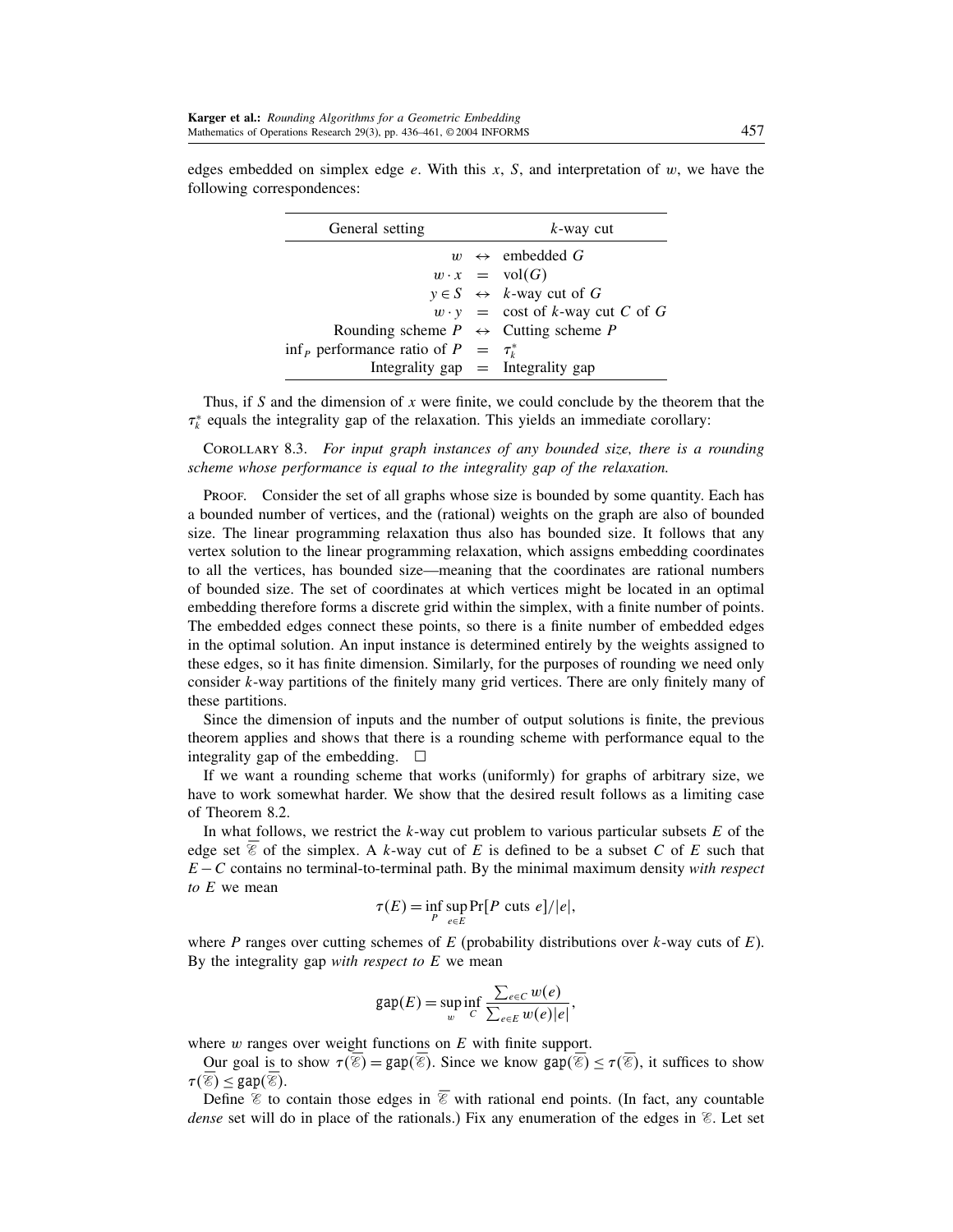$\mathscr{E}_n$  contain the first *n* edges in the enumeration. It suffices to show the following equality:

(4) 
$$
\sup_n \tau(\mathscr{C}_n) = \tau(\overline{\mathscr{C}}),
$$

because by Theorem 8.2 we know  $\tau(\mathscr{E}_n) = \text{gap}(\mathscr{E}_n)$ , and clearly  $\text{gap}(\mathscr{E}_n) \leq \text{gap}(\mathscr{E})$ , so combining with (4) proves the theorem via

$$
\tau(\overline{\mathscr{C}})=\sup_n \tau(\mathscr{C}_n)=\sup_n \text{gap}(\mathscr{C}_n)\leq \text{gap}(\overline{\mathscr{C}}).
$$

Thus, to prove Theorem 2.3, we need only prove (4). In the remainder of the section we prove it as follows: We first show we can extend any sequence of cutting schemes, one for each  $\mathscr{E}_n$ , to a single good cutting scheme for their union  $\mathscr{E}$  (edges with rational end points). This shows  $\sup_n \tau(\mathcal{E}_n) = \tau(\mathcal{E})$ . We then show that we can extend the cutting scheme on  $\mathcal{E}$ to a cutting scheme on  $\mathscr{E}$  (all edges). This shows  $\tau(\mathscr{E}) = \tau(\mathscr{E})$ .

One measure-theoretic issue that we must first address is how we formally define a probability distribution P on our infinite sets  $\mathscr E$  and  $\mathscr E$ . For this we use Kolmogorov's Existence Theorem (Billingsley 1995, Chapter 7).

Before we explain, we introduce some terminology. Note that any cutting scheme  $P$  of a set  $F \subseteq \mathscr{E}$  induces a cutting scheme  $P_E$  on each subset  $E \subseteq F$  by restriction. We say that any P from which  $P_E$  can be so obtained is consistent with  $P_E$ .

Kolmogorov's Existence Theorem implies the following. Fix any  $F \subseteq \mathscr{E}$ . Consider a family of cutting schemes  $\langle P_E : E \subseteq F, E \text{ finite} \rangle$  of the finite subsets of  $\mathscr{E}$ . If this family is consistent, meaning that whenever two cutting schemes  $P_E$  and  $P_{E'}$  in the family satisfy  $E \subseteq E'$ , the second scheme is consistent with the first one, then there exists a single cutting scheme P of F, with P consistent with each  $P_E$  in the family.

In this section, to describe any cutting scheme on  $\mathscr E$  (or  $\mathscr E$ ), we specify the consistent family of cutting schemes it induces on the finite subsets. The following lemma gives a useful condition for the existence of such a family. We will use it twice.

LEMMA 8.4. Let F be any subset of  $\overline{\mathscr{E}}$ . Suppose there exists a sequence of cutting schemes  $\langle Q^{(1)}, Q^{(2)}, \dots \rangle$  that converges in the following sense: for each finite  $E \subseteq F$  and each  $k$ -way cut  $C$  of  $E$ , the limit

$$
\lim_{n \to \infty} Q_E^{(n)}(C)
$$

is well defined. Define  $P_F$  to be the cutting scheme of E that, for each k-way cut C of E, chooses C with probability in (5), i.e.,  $P_E(C) := \lim_{n \to \infty} Q_E^{(n)}(C)$ . Then  $\langle P_E : E \subseteq F$ ,  $E$  finite) is a consistent family of cutting schemes, so by Kolmogorov's Existence Theorem there exists a cutting scheme P of F consistent with each  $P_F$ .

PROOF. We need to verify the following:

(1) Each  $P_E$  is a cutting scheme:  $\sum_{C} P_E(C) = 1$  with each  $P_E(C) \ge 0$ , where C ranges over all cuts of E.

(2) For  $P_E$  and  $P_{E'}$  with  $E \subseteq E'$  both finite,  $P_{E'}$  is consistent with  $P_E$ . That is, for any cut C of  $E$ ,

$$
P_E(C) = \sum_{C'} P_{E'}(C'),
$$

where C' ranges over all k-way cuts of E' such that  $C' \cap E = C$ .

In each case, the desired property holds for the cutting scheme induced on  $E$  (and/or  $E'$ ) by  $Q^{(m)}$  for large enough m. For example, to verify the second property, use

$$
P_E(C) - \sum_{C'} P_{E'}(C') = \lim_{n} Q_{E}^{(n)}(C) - \sum_{C'} \lim_{n} Q_{E'}^{(n)}(C')
$$
  
= 
$$
\lim_{n} \left[ Q_{E}^{(n)}(C) - \sum_{C'} Q_{E'}^{(n)}(C') \right]
$$
  
= 0.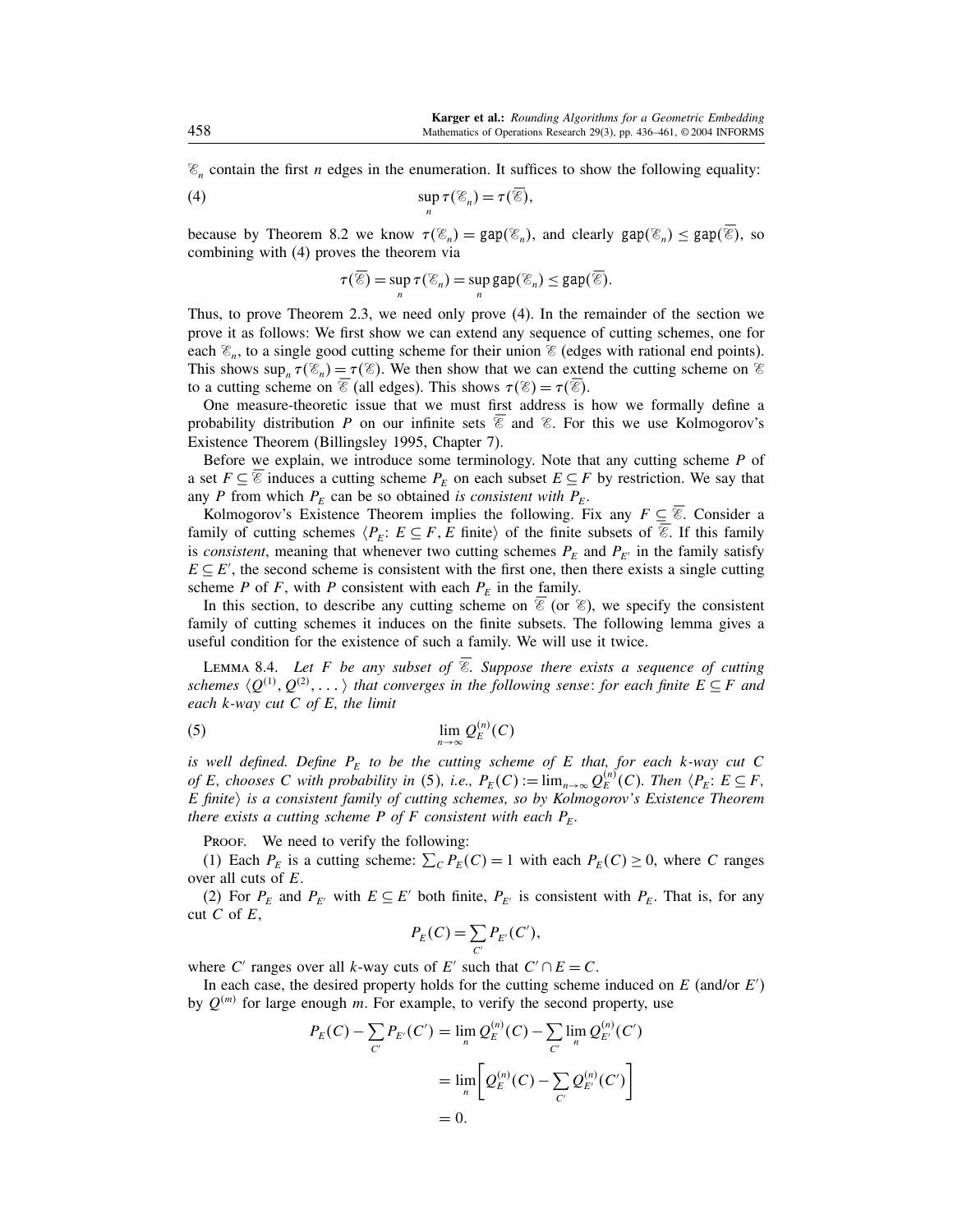The first equality is by definition of  $P_E$ , the second is because the finite sum of the limits is the limit of the sums, and the last is because, for  $n$  large enough, the term inside the limit is well defined and necessarily 0 (simply because  $Q^{(n)}$  is a cutting scheme, so the induced cutting schemes  $Q_E^{(n)}$  and  $Q_{E'}^{(n)}$  are necessarily consistent). The first property follows similarly.

We need one last "utility" lemma. It will help us construct a sequence of cutting schemes  $\langle Q^{(i)} \rangle$  that converges in the sense needed for Lemma 8.4.

LEMMA 8.5. Consider a countable collection  $\mathcal C$  of countable sequences of real numbers, where each sequence  $q = \langle q^{(1)}, q^{(2)}, \ldots \rangle$  in  $\mathscr C$  lies in some finite interval  $I_s$ .

Then there exists an infinite index set  $\mathcal{F} \subseteq \{1, 2, \dots\}$  such that for each sequence  $q \in \mathcal{C}$ , the limit

$$
\lim_{n\in\mathcal{I}, n\to\infty} q^{(n)}
$$

#### is well defined.

Proof. The proof is a "dovetailing" variation of the standard proof that any sequence in a compact set contains an infinite convergent subsequence.

Order the sequences arbitrarily and consider the infinite matrix whose jth row is the *j*th sequence. Associate with each sequence q an interval  $I'_q$ , initially  $I_q$ . Visit the sequences in the standard dovetailing order; that is, visit the jth sequence for each  $j =$  $1, 1, 2, 1, 2, 3, 1, 2, 3, 4, \ldots$ , so that each sequence is visited infinitely often.

While visiting a sequence  $q$ , narrow the associated interval to either its upper or lower half, and then delete from the matrix all the columns i such that  $q^{(i)}$  is no longer in the associated interval. Further, make the choice of upper or lower half so that infinitely many columns remain undeleted. (This is possible because each of the infinitely many  $q^{(i)}$ 's lying in a column that was previously not deleted lies in one of the two halves.)

To complete the construction, define  $i(n)$  to be the smallest index larger than n of any column that remains undeleted after the *n*th step of the construction, and take  $\mathcal{I} =$  $\{i(n): n = 1, 2, \dots\}$ . It is easy to verify that for each  $q \in \mathcal{C}$ , the subsequence  $\langle q^{(i)}: i \in \mathcal{I} \rangle$ converges.  $\square$ 

Now we can begin our two-step proof that  $\tau(\mathscr{E}) = \tau(\mathscr{E}) = \sup_n \tau(\mathscr{E}_n)$ . First we show that if each  $\mathscr{E}_n$  has a good cutting scheme, then there is an equally good cutting scheme of  $\mathscr{E}_n$ .

LEMMA 8.6. There exists a cutting scheme P of  $\mathscr E$  with maximum density  $\sup_n \tau(\mathscr E_n)$ . Thus,  $\tau(\mathscr{E}) = \sup_n \tau(\mathscr{E}_n)$ .

PROOF. Let  $\tau_{\text{sup}} = \sup_n \tau(\mathcal{E}_n)$ . Say a sequence of cutting schemes  $\langle P^{(n)} \rangle$  is good if each  $P^{(n)}$  is a cutting scheme of  $\mathcal{E}_n$  and has maximum density at most  $\tau_{\text{sup}}$  with respect to  $\mathcal{E}_n$ . By the definition of  $\tau_{\text{sup}}$ , there exists a good sequence of cutting schemes  $\langle Q^{(n)}: n = 1, 2, \dots \rangle$ .

Consider each pair  $(E, C)$  where E is a finite subset of  $\mathscr E$  and C is a cut of E. Since there are only countably many such pairs, Lemma 8.5 implies that there exists an infinite index set  $\mathcal{I} \subseteq \{1, 2, \dots\}$  such that, for each pair  $(E, C)$ ,

$$
P_E(C) := \lim_{n \in \mathcal{J}, n \to \infty} Q_E^{(n)}(C)
$$

is well defined. By Lemma 8.4, each  $P_E$  is a cutting scheme and there exists a cutting scheme P of  $\mathscr E$  that is consistent with each  $P_E$ .

It remains to verify that P has maximum density  $\tau_{\text{sup}}$  with respect to  $\mathscr{E}$ . Observe that, for any edge  $e \in \mathcal{E}$  and any cutting scheme Q,  $Q_{\{e\}}$  is a cutting scheme that chooses among at most two cuts, the set  $\{e\}$  itself and (possibly) the empty set, and that the probability that  $Q_{\{e\}}$  chooses the set  $\{e\}$  is the probability that Q chooses some cut that contains e.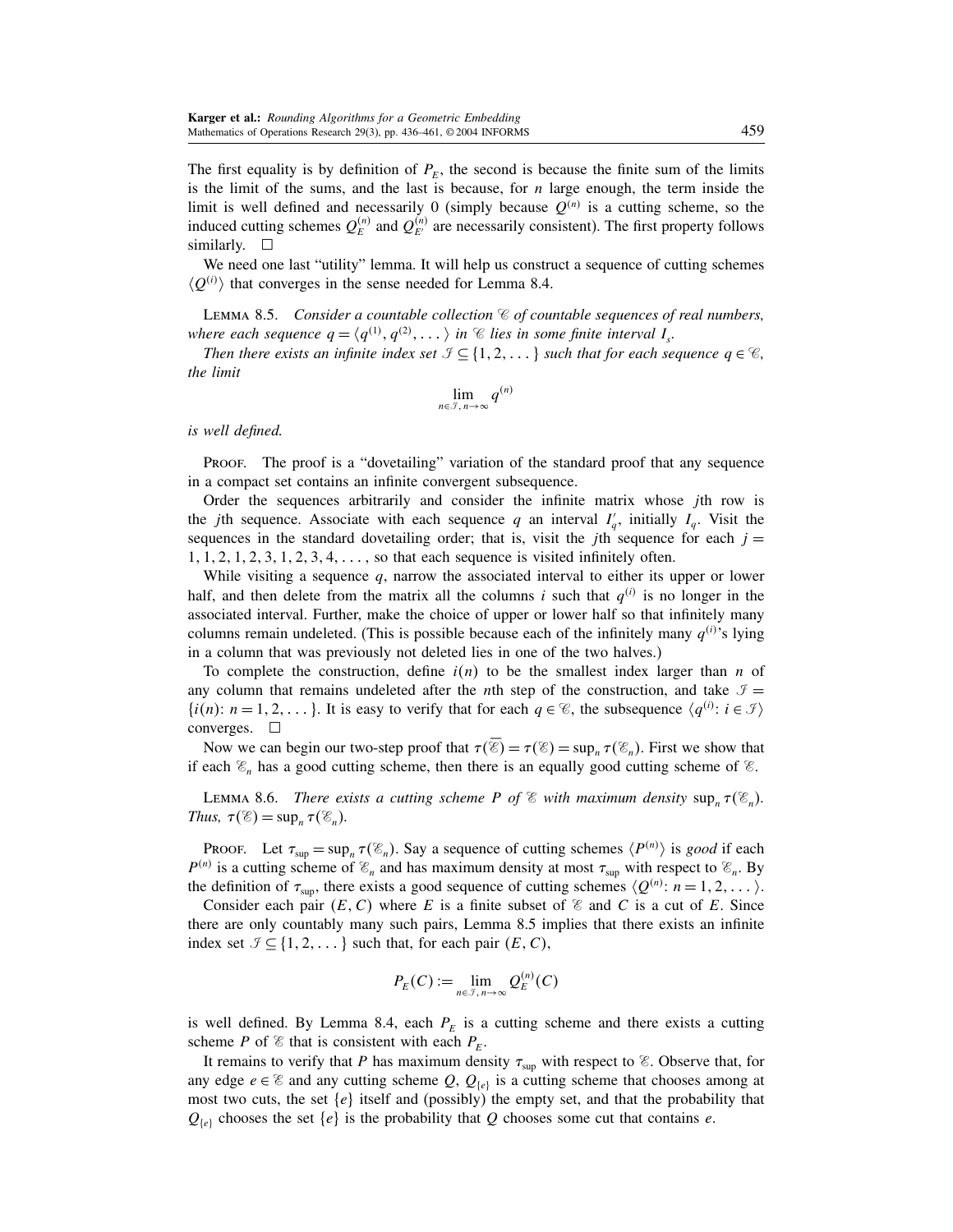For any edge  $e \in \mathcal{E}$ ,

$$
\Pr[P \text{ cuts } e] = \Pr[P_{\{e\}} \text{ chooses the cut } \{e\}]
$$

$$
= \lim_{n \in \mathcal{F}, n \to \infty} Q_{\{e\}}^{(n)}(\{e\})
$$

$$
= \lim_{n \in \mathcal{F}, n \to \infty} \Pr[Q^{(n)} \text{ cuts } e]
$$

$$
\leq \lim_{n \in \mathcal{F}, n \to \infty} |e| \tau_{\text{sup}}.
$$

Hence, for any edge e, the probability that P cuts e is at most  $|e|\tau_{\text{sun}}$ .  $\Box$ 

LEMMA 8.7. Let P be the cutting scheme of  $\mathscr E$  of maximum density  $\tau(\mathscr E)$  (shown to exist in Lemma 8.6). There is a cutting scheme P of  $\mathscr E$  that has maximum density  $\tau(\mathscr E)$  with respect to  $\mathscr{E}$ . Thus  $\tau(\mathscr{E}) = \tau(\mathscr{E})$ .

PROOF. For each point p in the simplex, fix a sequence of rational points  $\langle p^{(1)}, p^{(2)}, \dots \rangle$ converging to p. For any set  $F \subseteq \overline{\mathcal{E}}$ , let  $F^{(n)}$  denote  $\{(p^{(n)}, q^{(n)}): (\underline{p}, q) \in F\}$ .

Define a sequence of cutting schemes  $\langle P^{(n)}: n = 1, 2, ... \rangle$  of  $\overline{\mathscr{E}}$  by  $P^{(n)}(C) = P(C^{(n)})$ . That is,  $P^{(n)}$  maps each real point to its nth rational approximation, then cuts using a random cut from P. We claim that for each finite  $E \subseteq \mathscr{E}$  and each cut C of E, the limit

$$
\lim_{n\to\infty}P_E^{(n)}(C)=\lim_{n\to\infty}P_{E^{(n)}}(C^{(n)})
$$

is well defined.

To show the claim, it is enough to show that for all  $\epsilon > 0$ ,  $|P_{E^{(n)}}(C^{(n)}) - P_{E^{(m)}}(C^{(m)})| \le \epsilon$ for all large enough *n* and *m*. Let  $E' = E^{(n)} \cup E^{(m)}$  and  $C' = C^{(n)} \cup C^{(m)}$ . By consistency,

$$
P_{E'}(C') \le P_{E^{(n)}}(C^{(n)}) \le P_{E'}(C') + \sum_D P_{E'}(D),
$$

where D ranges over all the cuts of  $E'$  other than  $C'$  that are consistent with C. Each of the cuts that D takes on cuts at least one of the segments  $(p^{(n)}, p^{(m)})$  where p ranges over the end points of the edges in  $E$ , so the corresponding term in the sum is at most  $\tau(\mathcal{E})|p^{(n)}-p^{(m)}|$ . Since there are finitely many terms and  $\tau(\mathcal{E})$  is finite and  $p^{(n)} \to p$ , it follows that the sum on the right is arbitrarily small for large enough  $n$  and  $m$ . Thus  $|P_{E^{(n)}}(C^{(n)}) - P_{E'}(C')|$  (and likewise  $|P_{E^{(m)}}(C^{(m)}) - P_{E'}(C')|$ ) tends to zero for large m and n. Thus so does  $|P_{E^{(n)}}(C^{(n)}) - P_{E^{(m)}_{(n)}}(C^{(m)})|$ . This proves the claim.

Define  $\overline{P}_E(C) := \lim_{n \to \infty} P_E^{(n)}(C)$ . By Lemma 8.4, there is a cutting scheme  $\overline{P}$  of  $\overline{\mathscr{E}}$  that is consistent with each  $P_E$ . The argument used at the end of the proof of Lemma 8.6 shows that, for any edge  $e \in \mathcal{E}$ ,

$$
\Pr[P \text{ cuts } e] = \lim_{n \to \infty} P_{\{e\}}^{(n)}(C)
$$
  
= 
$$
\lim_{n \to \infty} P_{\{e\}^{(n)}}(C^{(n)})
$$
  
= 
$$
\lim_{n \to \infty} \Pr[P \text{ cuts } e^{(n)}]
$$
  

$$
\leq \lim_{n \to \infty} \tau(P)|e^{(n)}|
$$
  
= 
$$
\tau(P) \lim_{n \to \infty} |e^{(n)}|
$$
  
= 
$$
\tau(P)|e|.
$$

Thus the maximum density of  $\overline{P}$  is at most  $\tau(P)$ .  $\Box$